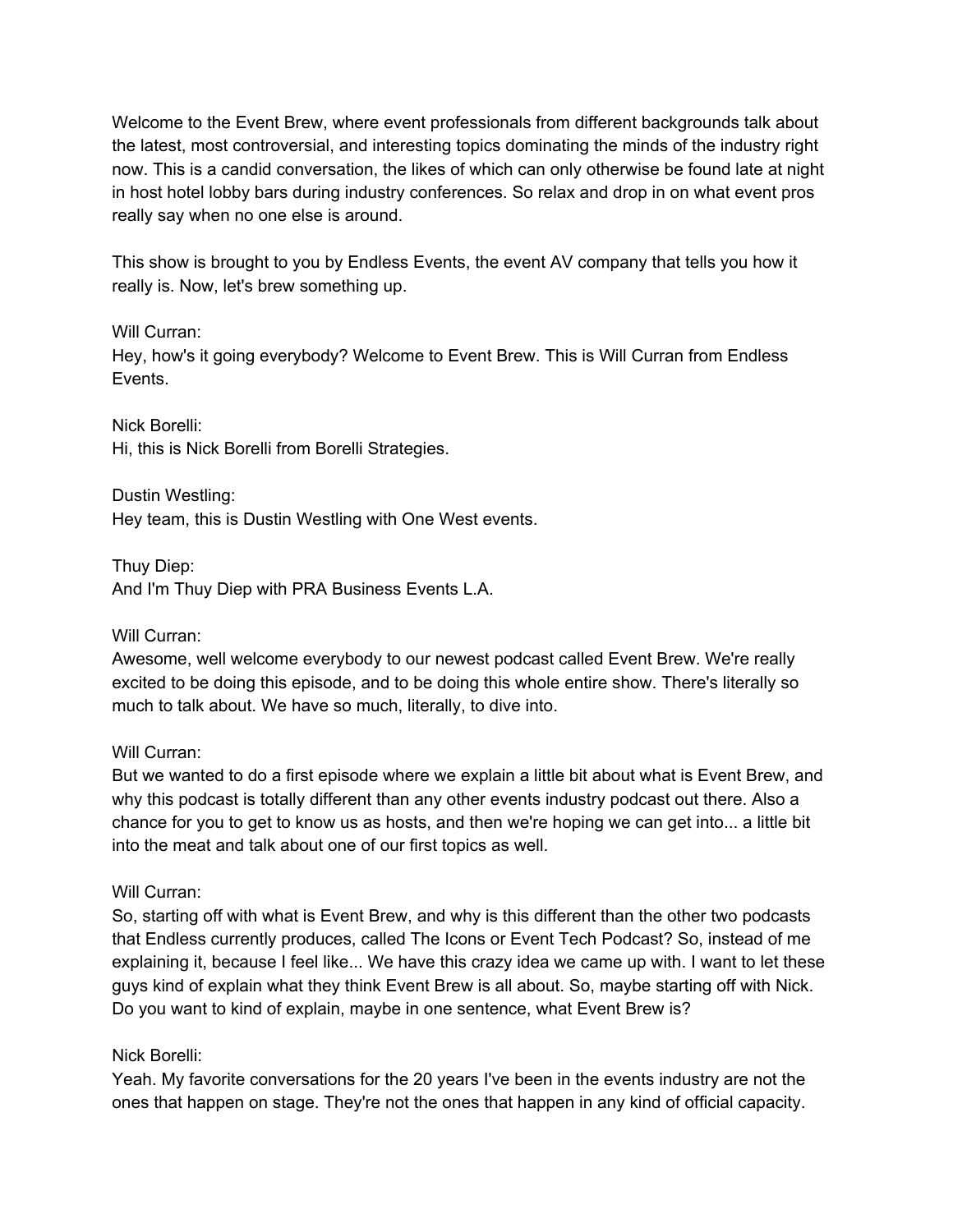They're the conversations with a bunch of different people sitting around a table talking about what's real, and what's their point of view, and I'm just excited to potentially have the opportunity to share these amazing conversations that I've been a part of with more people that would benefit from them than simply just the four people that happen to be maybe sitting across from each other at any hotel lobby.

Will Curran:

I love the lobby analogy too, that's one of my favorite things. Thuy, what about you? What's your one sentence description of what Event Brew's all about?

Thuy Diep: I just want to spill the tea with my fellow colleagues, and have to go live recording it.

Will Curran: I hope that in a year, that's still a thing, fingers crossed.

Nick Borelli: Spilling the tea?

Will Curran: Yeah, yeah.

Dustin Westling: I think it's here to stay.

Nick Borelli: I think so too.

Will Curran: I definitely think so too. Dustin, what about you? What's your one sentence explanation?

Dustin Westling:

Yeah, I'm with Nick. I think that when we gather and when we organize independently, and come together, that's when the best work and the best ideas are, so this is kind of like the industry debrief. Yeah.

Will Curran:

I love it. And one of my favorite analogies for this show is... Actually, Nick, I think you're the one who came up with this when I was first telling you about this idea. You called it the View for the events industry.

Will Curran:

The idea that we're going to talk about controversial stuff here.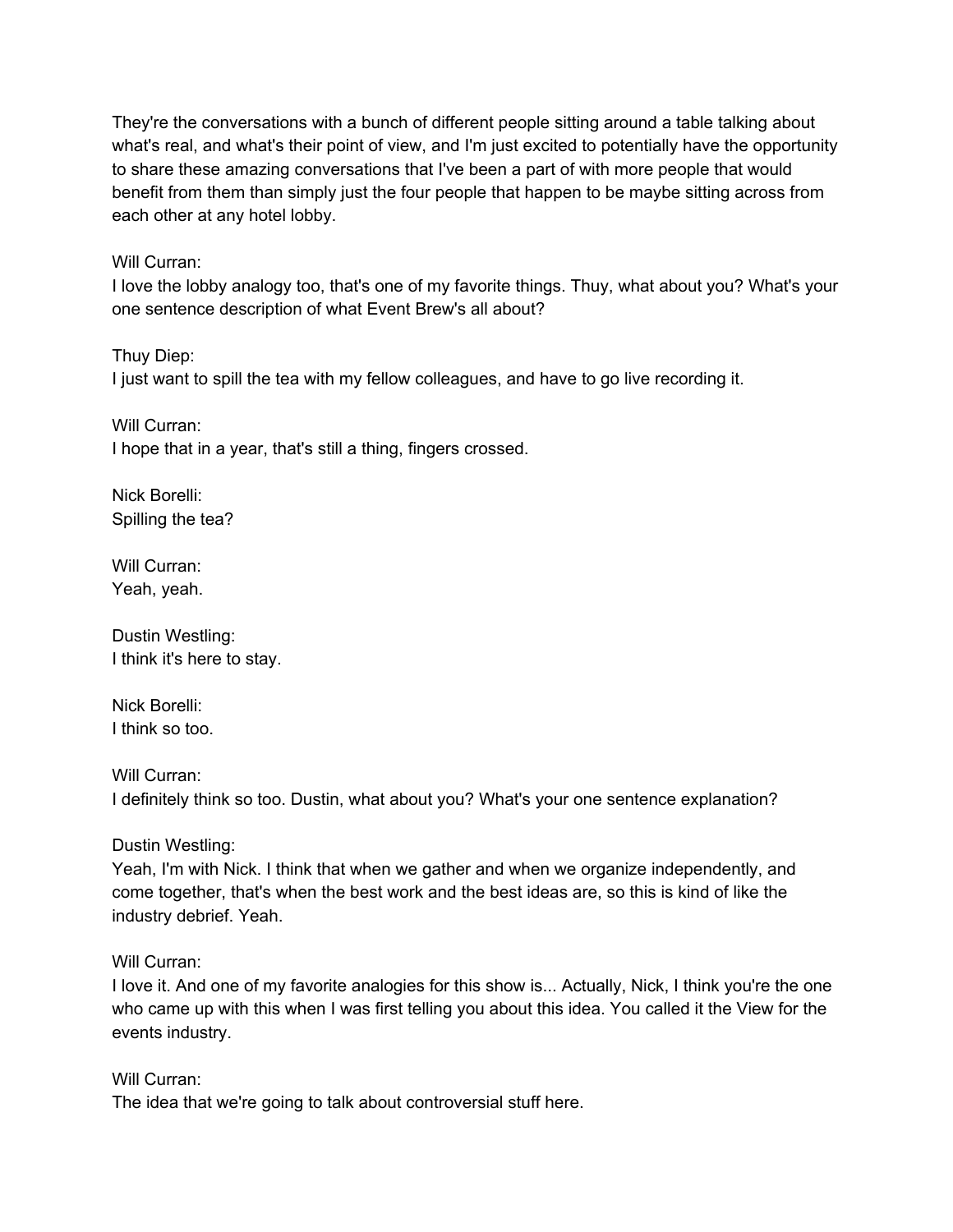Nick Borelli: I mean, yeah-

Dustin Westling: So which one of us is Whoopi?

Nick Borelli: Yeah... huh. I don't know, I like Whoopi, so whatever.

Will Curran: Nick's definitely Whoopi.

Dustin Westling: Mm-hmm (affirmative).

Nick Borelli:

I generally listen for her to say things, and I'm kind of on her camp most of the time. But yeah, I just like the idea of... There's so many podcasts about... with authority figures talking about, you know, from their specific pulpit, about what is the right thing to do, or what is great information from a factual standpoint? I think that stuff's awesome, but I think also sometimes I just want editorial. You know, I just want to hear a different point of view than maybe I get to hear otherwise. But mostly from a place of... you know, from humility. Like, this is just one person or four people's opinions or ideas behind that, without the pretense of talking at people.

Will Curran: Yeah, I like that, I like that a lot.

Will Curran:

Well, I think what's interesting about the format that we talked a lot about too, is that we're definitely trying to stay away from the traditional interview-interviewee format too, if I've got that right. Is that right, guys?

Dustin Westling: I hope so.

Nick Borelli: There's a lot of those. There's a new one every day. So.

Will Curran:

It's like, we've literally... we have... there's so many of the like, "Oh yeah, this person's been on this show, they say the same things, they tell their story." It's ironic, because that's why I started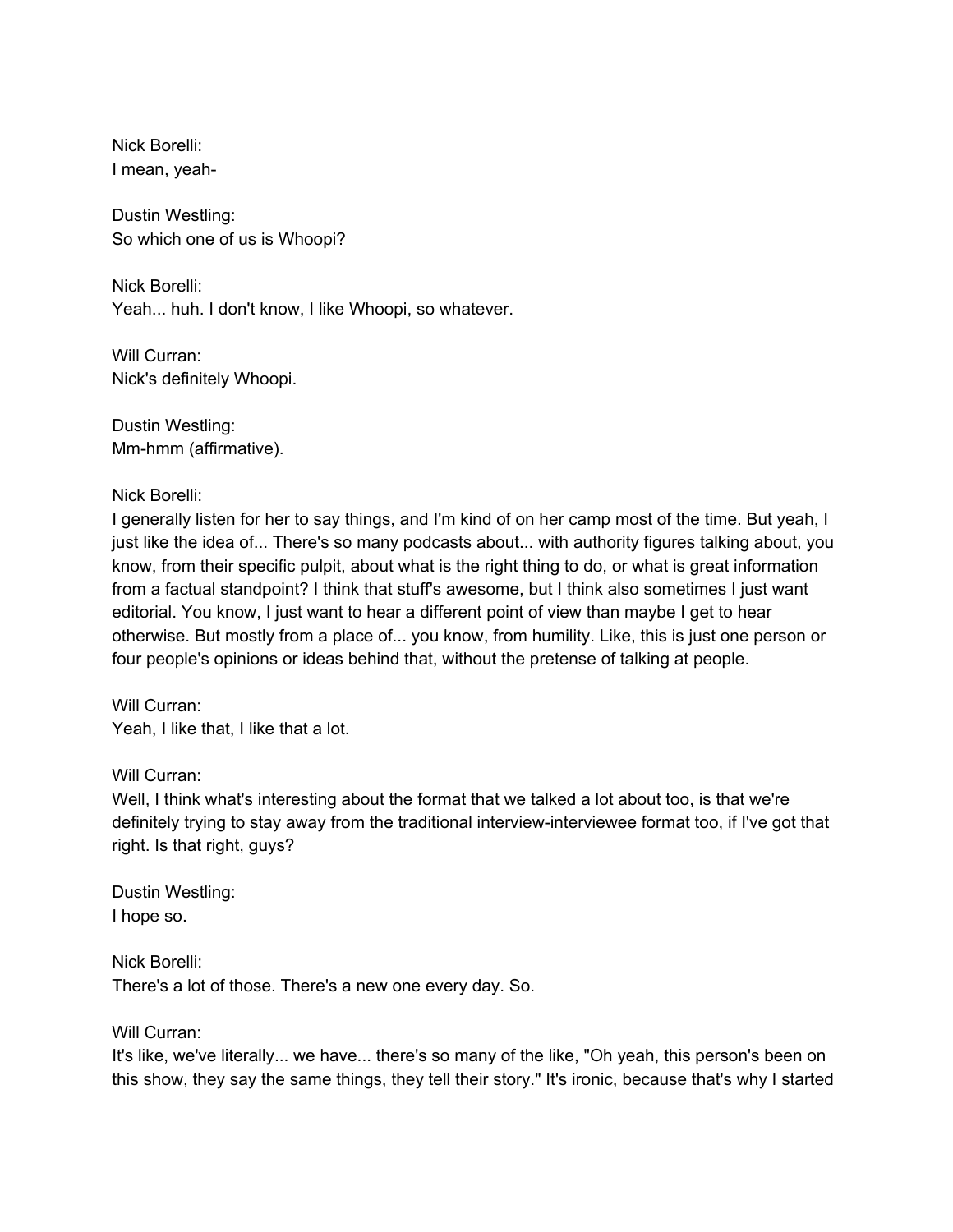at EventIcons. But we started realizing that everyone's craving to hear somebody stand up and say "This is what I think!" And almost have a debate format around it a little bit too, right?

## Nick Borelli:

In the interviews sometimes, you get a little bit of that, and it's really exciting and then they go back to kind of, "All right, I've got to steer this home, as far as talking about what I do, or about whatever position I'm in, or whatever." But every once in a while, some random question will come up that you'll get the real interesting truth from someone who's being interviewed. But, I mean, I was interviewed twice this week, and I can tell you that there's probably a 30% difference between one versus the other.

## Nick Borelli:

I'm bored of it. I don't want to hear me anymore from that standpoint.

## Thuy Diep:

Absolutely, Nick. It's really about being vulnerable, and being real with each other. I think a lot of times when we are putting on our career hats, going to all these events, we have a certain voice, and it needs to maintain a sense of professionalism. I love the fact that we are all agreeing to say, "Here's how we feel. We may be experts in this topic, we may not. We may feel passionate about something, or, you know what, I have no idea what we are talking about." But being able to have that sense, and being able to be so real, I think that will hopefully get the audience to say, "Us too. Hey, we're also in the same boat."

## Dustin Westling:

I love that Thuy. I think that if we can use this platform to spark conversation and everybody can take away from this, that you can tear topics apart and you can voice your opinion. This... Our industry is just full of so many really amazing talented people, and let's inspire to start ripping the Band-Aid off things.

#### Will Curran:

Is anybody here really passionate about something in the events industry that you consider yourself not only not an expert in, but like, very... in the middle. Like, medium to lower, but you're still super passionate about?

Nick Borelli: I'll give-

Thuy Diep: I'll chime in.

Will Curran: Yeah, I want to hear it. This is good.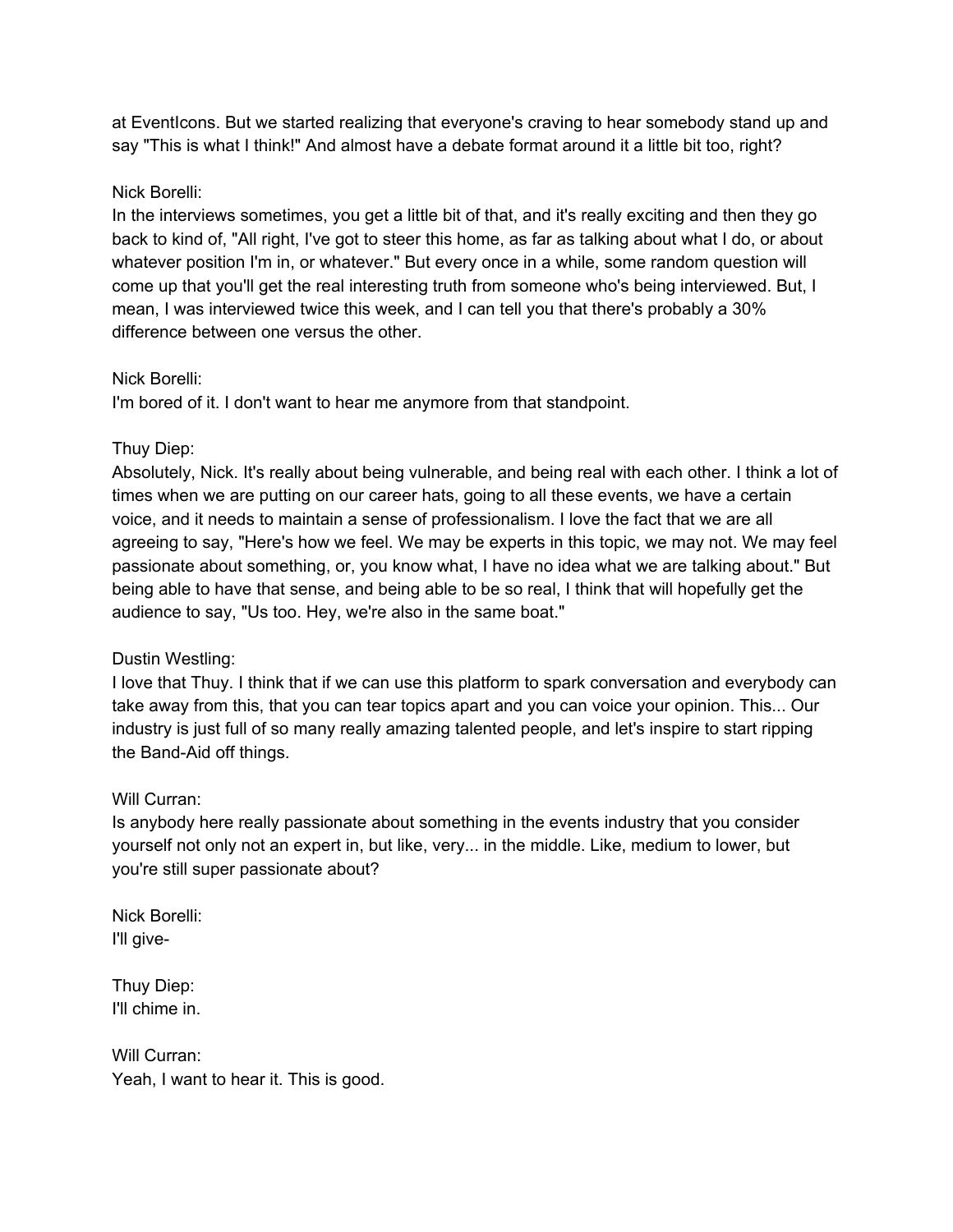Thuy Diep: I'll do it!

Will Curran: Yeah, yeah!

# Thuy Diep:

I'm passionate about the issue of stress and how we... our mindset when it comes to just being able to have that mental health awareness. Especially from my own personal experience, and I'm really passionate about supplier-partner relationships, and that partnership where everyone's collaborating, from the client to vendors to just everyone involved. I'm a huge cheerleader, if you want to say, for just working all together in a harmonious way. Those are I would say my top two things.

Will Curran: That's interesting.

Will Curran:

I would say mine definitely... The area that I don't know a ton about but I'm really passionate about and want to see the future is... What does this actually look like for the benefit of the attendees too? And the idea that a lot of times when we're planning, it feels like we're planning for ourselves in some ways.

Dustin Westling: Mm-hmm (affirmative)

Nick Borelli: Mm-hmm (affirmative)

## Will Curran:

And a lot of times I'm wondering what the future of events is going to look like, not from a AR/VR or you know, a like, "Oh hey, we're going to have faster Wi-Fi at events." But really like, what does this future of events going to look like for the attendee themselves. Like, are they going to be like, "Look, I have to have couches! I want to sit on couches." Is that going to be a requirement for events in the future. You know, things like that I think... really passionate about that. I don't really know a ton about, but I want to learn way more about too.

Will Curran: Why does it actually matter?

Nick Borelli: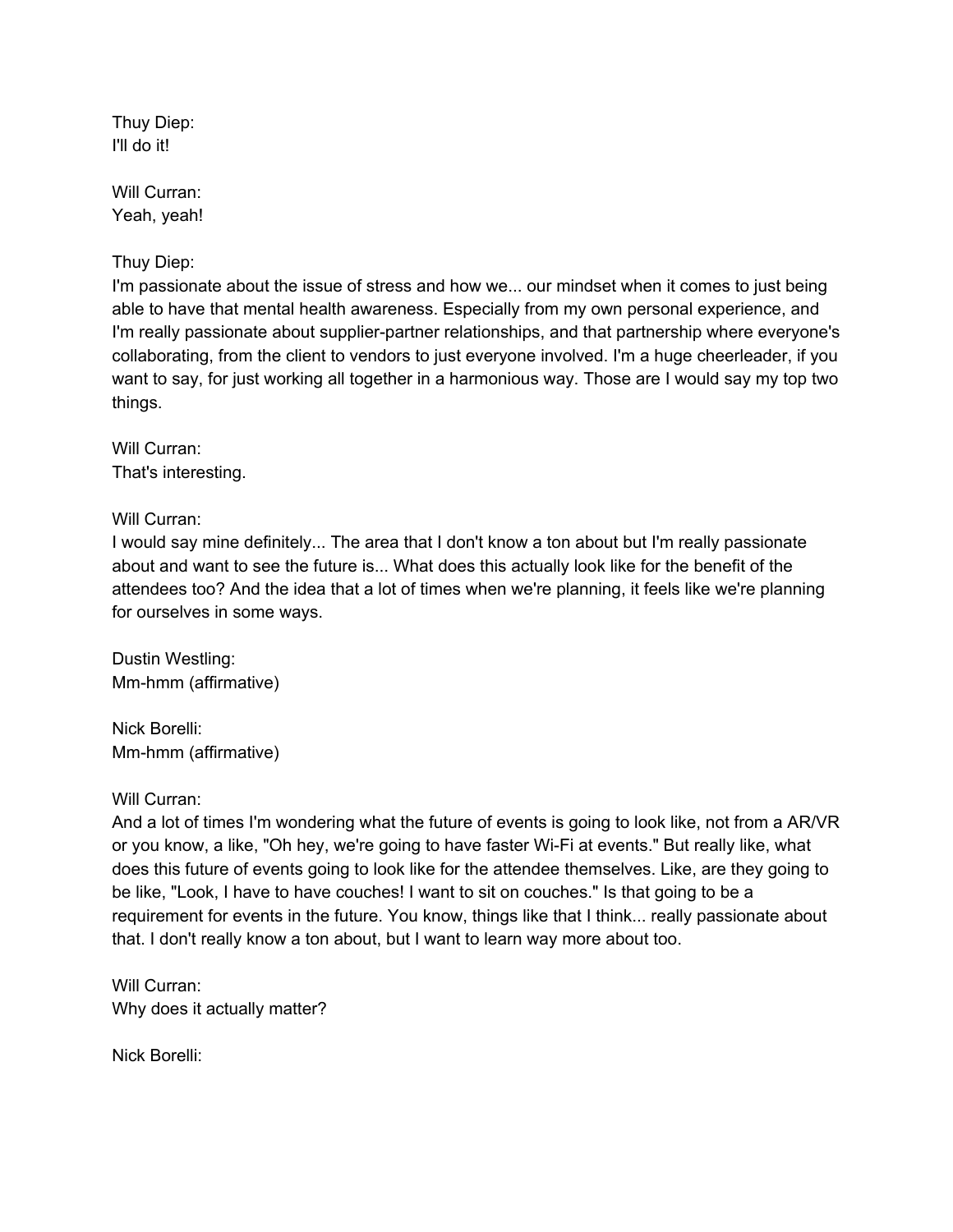I mean, for me, it's behavioral science. I'm really passionate that I believe that's where our industry is going, at the highest level. Events, to me, exist to create behavioral change. And, investing in understanding of human behavior is, to me... Here I have the biggest distance.

Nick Borelli: Sorry my Tamagotchi needs to be fed.

Nick Borelli: The... Because I'm in 1993.

Dustin Westling: That's not okay.

Nick Borelli: That's a real thing. Yeah, it's not a business call. It's my Tamagotchi.

Thuy Diep: Oh my goodness. That is throwback, Nick.

Nick Borelli:

Yeah, yeah. I love that stuff. I love pop culture nonsense. And grinding games.

Nick Borelli:

Yeah, I mean, I feel like I am below a student level in that, but I'm super excited and I've been just devouring books on behavioral science, because I feel like it's where we're at. You know, that, to me, is the event industry future. It's how do I understand people and how do I move people in the direction that I want them to? But I'm an idiot in it, I mean-

Dustin Westling: I think-

Dustin Westling:

I think that, you know, my passions in this industry have really evolved over the last ten years of my business. And where I am right now and the thing I'm most passionate about is being a part of a movement within our industry where people are really starting to recognize the impact that we have on communities, the impact we have on business, the impact that we have on people. And all through live experience, and I feel like we're all starting to find our superpower and yeah, it's a really awesome time to be a part of this industry, regardless of what part of it you work in. So, yeah, I'm super stoked to continue to watch the superpowers grow.

Nick Borelli: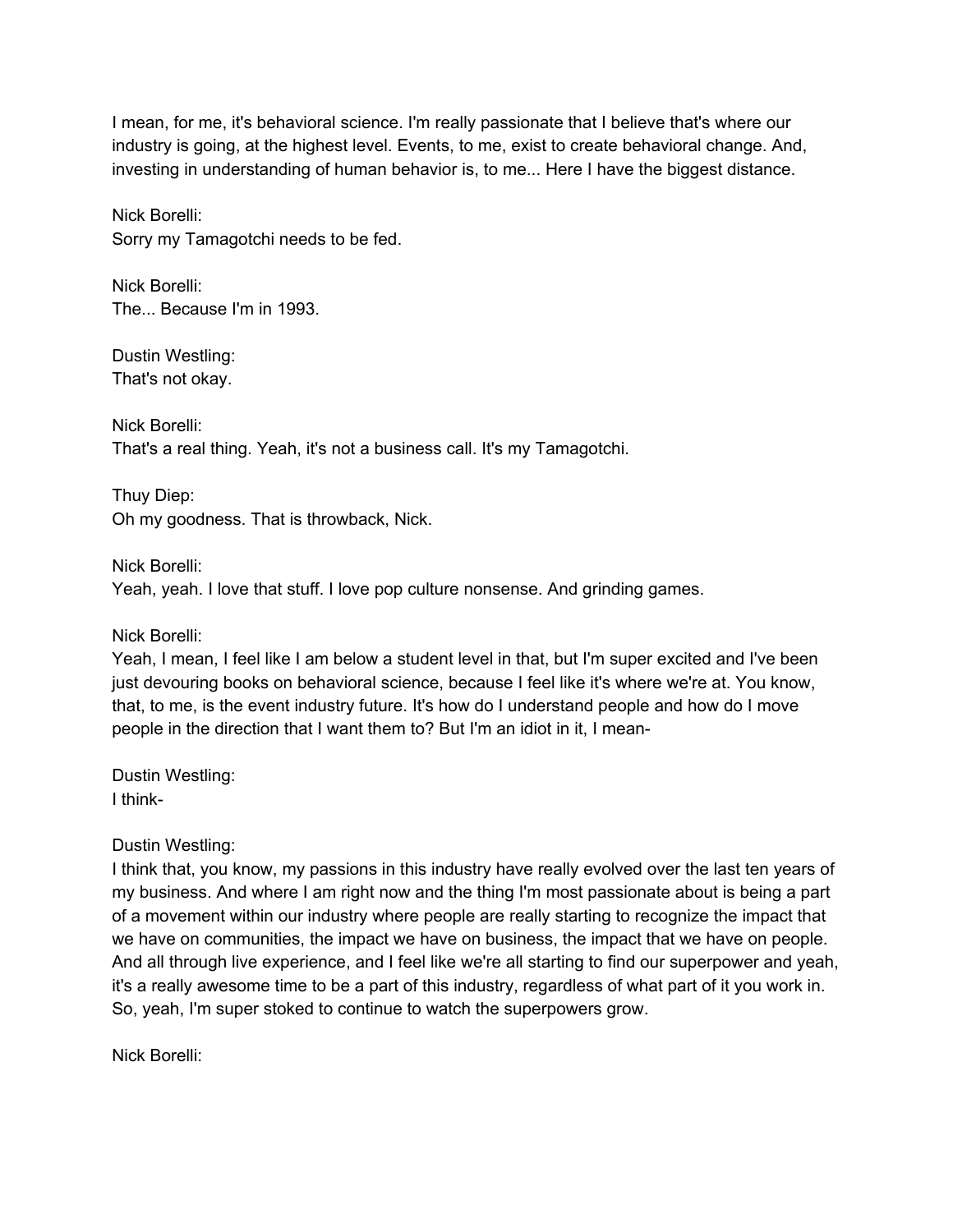I don't think there's ever been a... I was just going to add... But I don't think there's ever been a time in the events industry where there's been a better opportunity to kind of create your own lane too. And that's kind of exciting to me.

Dustin Westling: One hundred percent.

## Will Curran:

Speaking of lanes, and kind of... I think giving everyone an idea, too, of what we do in the industry, I think is important probably for everyone to understand us as hosts, and kind of where our point of view is coming at for the industry. Do we want to kind of go around real quick and just maybe explain a little bit about maybe what we've done in the industry and what we do today?

## Nick Borelli:

Yeah, I mean. I... This is Nick. I feel like I maybe don't have to say that, I don't know. We'll work that out over time. Hopefully people will know each other's voices.

## Nick Borelli:

But yeah, I mean, started in events when I was 14 years old. My dad was HR at this manufacturing group and they had this 1000-person picnic every year at this venue and my dad had enough clout to get me a job washing dishes. You know it's a lot of real huge clout right?

#### Nick Borelli:

And said at 14 I was going to do that for this picnic catering company that did like ten or twenty thousand people on a given Saturday, and I eventually worked there full time and started being client-facing, within 6 months because I didn't sound like a complete idiot, which is a lot when you're 14. Like, that's really the only barrier.

#### Nick Borelli:

And then I incrementally moved up within F&B over the course of 15 years with no college. I never went to college. I had a side hustle where I worked for a marketing agency designing websites. Something I just taught myself, because I'm just into nerdy pursuits, and that was the internet... was before everyone was on it, and it was just hardcore nerds only in the 90s. And over time I eventually merged the two things that I was into, the side hustle, and the job in events. And found a way into what I do now which is marketing consulting for events and event companies. That's it.

Will Curran: Thuy, do you want to go next?

Thuy Diep: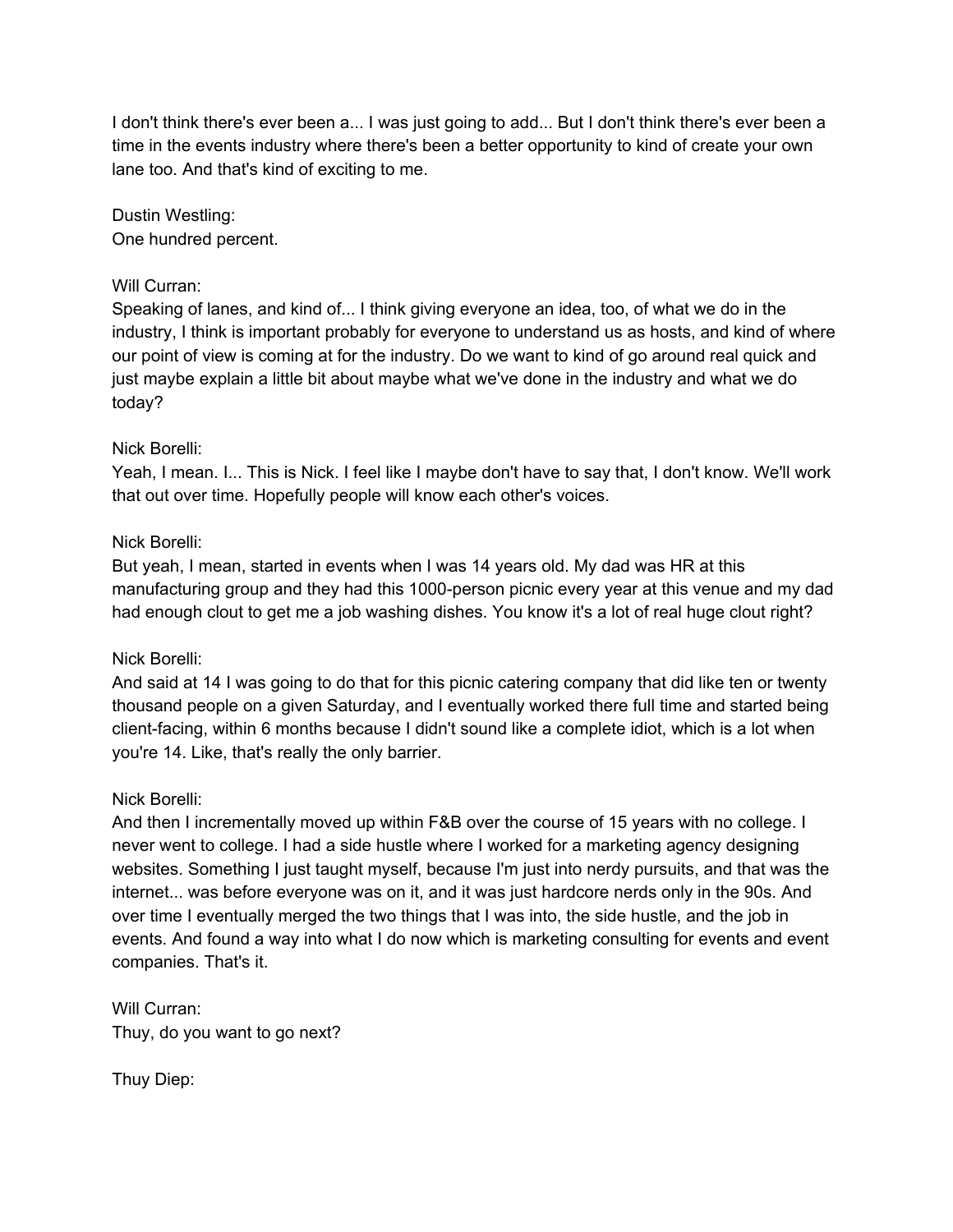Oh, goodness. So I probably realized I love events when I was a professional cheerleader doing all the event planning portion of it on the side, helping out with our president. And I thought I wanted to go into public relations. I went to college for it, and then I realized I was doing way too much writing and I loved the actual creating and designing aspect of it, which then realized, I need to actually go into hospitality conference management.

## Thuy Diep:

So I started... I actually then went to Las Vegas, attended the school... the School of Hospitality. TISOH? And from there, all of the instructors, the teachers, were event professionals. So I had people like Michele Polci, who taught me catering, and she's director of catering for all of Caesars property, just... things like that. So my network as a student, I was already being exposed to NACE, ILEA, MPI, and I started getting involved from there. My first industry job, I like to say was actually Champagne Creative Group. I was an account executive there when I was actually still a student. I also was with MGM Grand Garden Arenas, I did all their special events, which basically meant I was an usher and went to all the concerts and events for free. I got paid to watch concerts.

Thuy Diep: But it was great because I got to get-

Will Curran: Wow.

Thuy Diep:

... to know the security team and the lighting, and I was so intrigued by back of house. And from there, I knew I wanted to put the puzzle together, versus being one piece of that puzzle. So then that's when I joined PRA in Las Vegas for three years of my career. Then actually went to Europe for the summer after that, which we'll go into details, I'm sure, about in the later podcast episode. Then I'm here in L.A. now with the same company, with PRA Business Events.

Thuy Diep: What about you, Dustin?

Nick Borelli: Dustin started off as a cheerleader too, so that's pretty cool. I wanted that.

Dustin Westling: I was just going to say I had the exact same path.

Dustin Westling: The only difference is that I'm still a cheerleader.

Nick Borelli: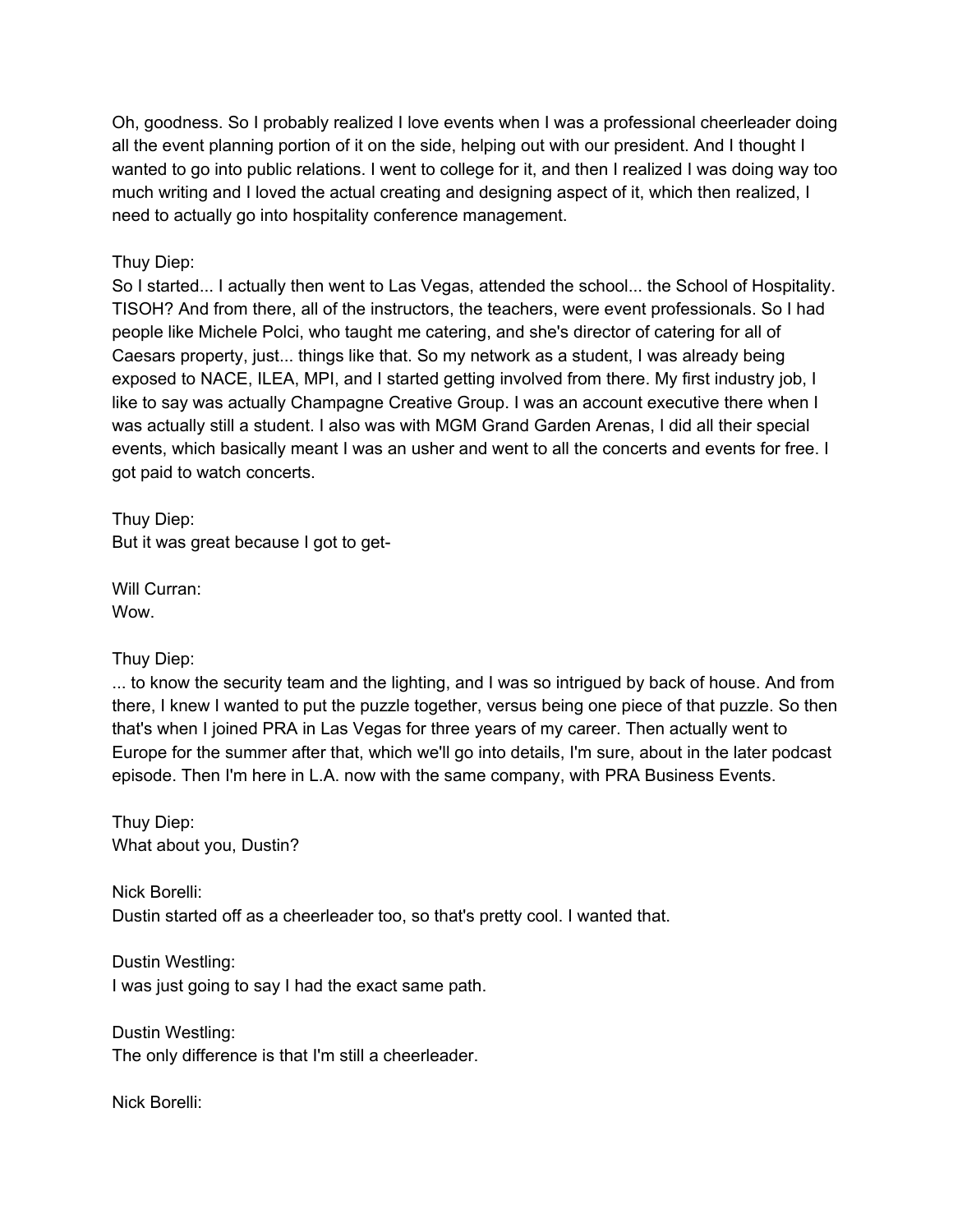Right.

Dustin Westling: And I can't do the flips anymore, but I've-

Thuy Diep: For hockey, though, right?

Dustin Westling: Got a mean... Yeah exactly.

## Dustin Westling:

Yeah, I've spent my entire working adult life in this industry. So I stared as a banquet server while I was in high school, and I always had a fascination for human interaction and how powerful it is when people come together and from a 15 year old until now, I still kind of share the same fascination for it and I look at events whether I'm a part of them or not a part of them. I love to take them apart and I love to see how they work and the impact that they have.

## Dustin Westling:

So I've done everything from hotels and convention centers to public attractions and high-end private retreats. I, 10 yeas ago, bought a very small, local décor company through a weird connection and it was just good timing and something I thought I could do as a side hustle. And, 10 years later, it's the company that I run now, which is a design and production firm here in Calgary, in Canada. If I didn't mention that, I'm the fellow Canadian on the podcast. I've got a wicked team of designers and project managers. We execute over 400 projects a year across Canada.

#### Dustin Westling:

And yeah, everyday I feel so grateful to be a part of this business and this community.

#### Will Curran:

Oh yeah. Well, I talk way too much, so instead, I'll share a link for everybody's episodes down below, that's Event Icons where you can hear my story.

#### Will Curran:

But to give everybody a background, I started a DJ. DJ-ing backyard parties in high school. Then we threw massive dance parties with DJs and big productions. Then I realized 99% of my revenue was not coming from DJ-ing, but prom production, and I like production a lot, so I stopped being a DJ and started focusing on production. Then eventually I realized that AV companies suck and that they really could be done better. So I basically started focusing on AV and event production. So basically from DJ to AV is the background story of mine in one sentence. So feel free to make fun of me for being a DJ.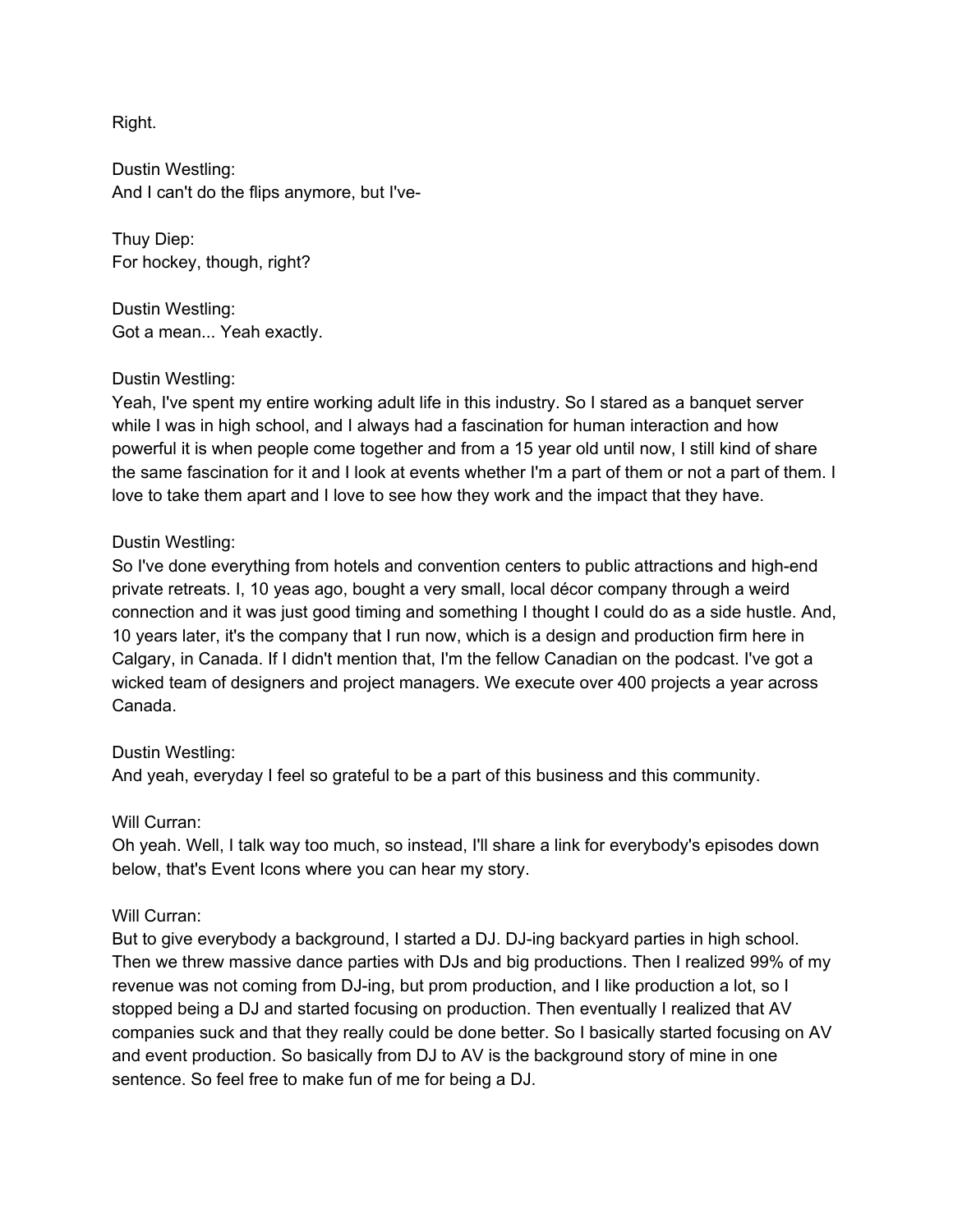Thuy Diep: What was your DJ name?

Dustin Westling: Do you have the police sounds?

Nick Borelli: Oh yeah.

Will Curran:

Oh, gosh, yes. I've had a couple DJ names. I feel like I'm the guy who has different aliases for different projects, you know?

Will Curran: My first DJ name was DJ Pip. P-I-P.

Dustin Westling: Pip!

Will Curran:

And if you actually Google or YouTube search for it, you can find videos of me in high school, spinning dark drum and bass...

Nick Borelli: Oh no.

Will Curran: ... on YouTube first came out, when there was a 10-minute limit on the videos.

Will Curran: Yeah. If you're ready for a trip, that's a good one.

Will Curran:

I did that for a while, doing drum and bass. And then when I got into high school... Or when I was getting older and starting to do more of the backyard parties, and you know, 60th anniversary and all those things like that, I switched to DJ Will. Because that's what everyone just ended up calling me anyways. Because they don't care what your DJ name is. They just take your first name, and put DJ in front of it.

Will Curran: DJ Will!

Will Curran: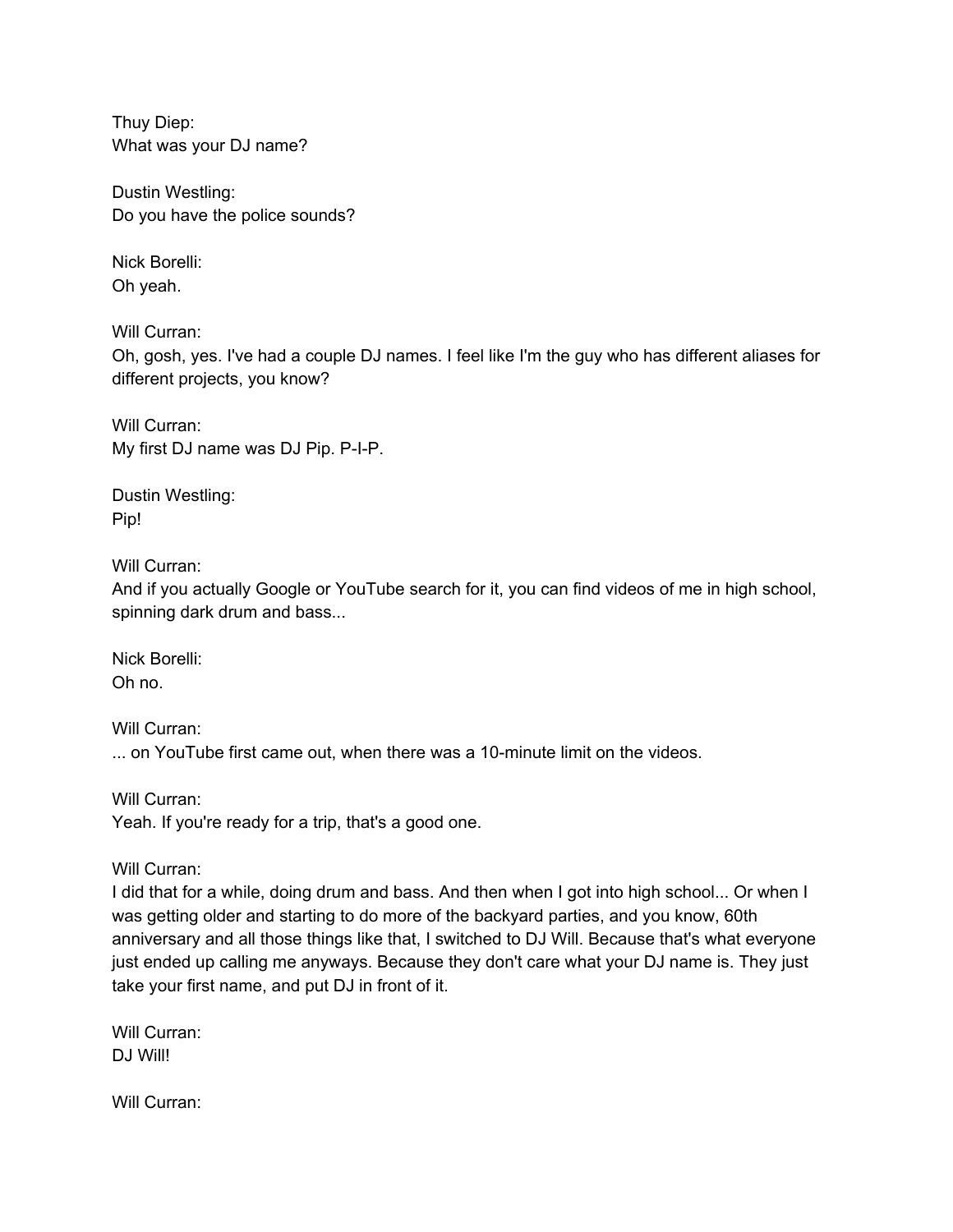And then when I became a video DJ in college and was really throwing those massive high school and college events, with rager parties, I was DJ Will See. S-E-E, because my last name starts with C. And also I was video DJ, so you saw. You see?

Will Curran:

Well, I'm going to stop talking for the rest of this episode.

Thuy Diep: Well I was going to say, so Will told us his DJ name. Nick, Dustin, what would your DJ name be?

Dustin Westling: Oh.

Nick Borelli: I had one. I was a radio DJ for 6 years.

Will Curran: And what was your name?

Nick Borelli: In eighth grade. On... DJ Zero. And I can't remember why.

Will Curran: With a Z or with an X?

Nick Borelli: Oh, that would have been great, but we weren't doing that then. So, it was just spelled out.

Nick Borelli: It was something to tag, on walls too. I think it was probably... I just had a really good tag at that point.

Dustin Westling: So there's a bunch of freight trains, running around America, with DJ Zero on them?

Nick Borelli:

Yeah, I don't know. I don't know if I was definitely using the DJ aspect of it in that bit. But, yeah, there's probably, certainly, alleyways in Erie Pennsylvania, that have that still somewhere.

Will Curran: I'm just imagining your DJ drop. It's like, "DJ Zero. He'll be your hero."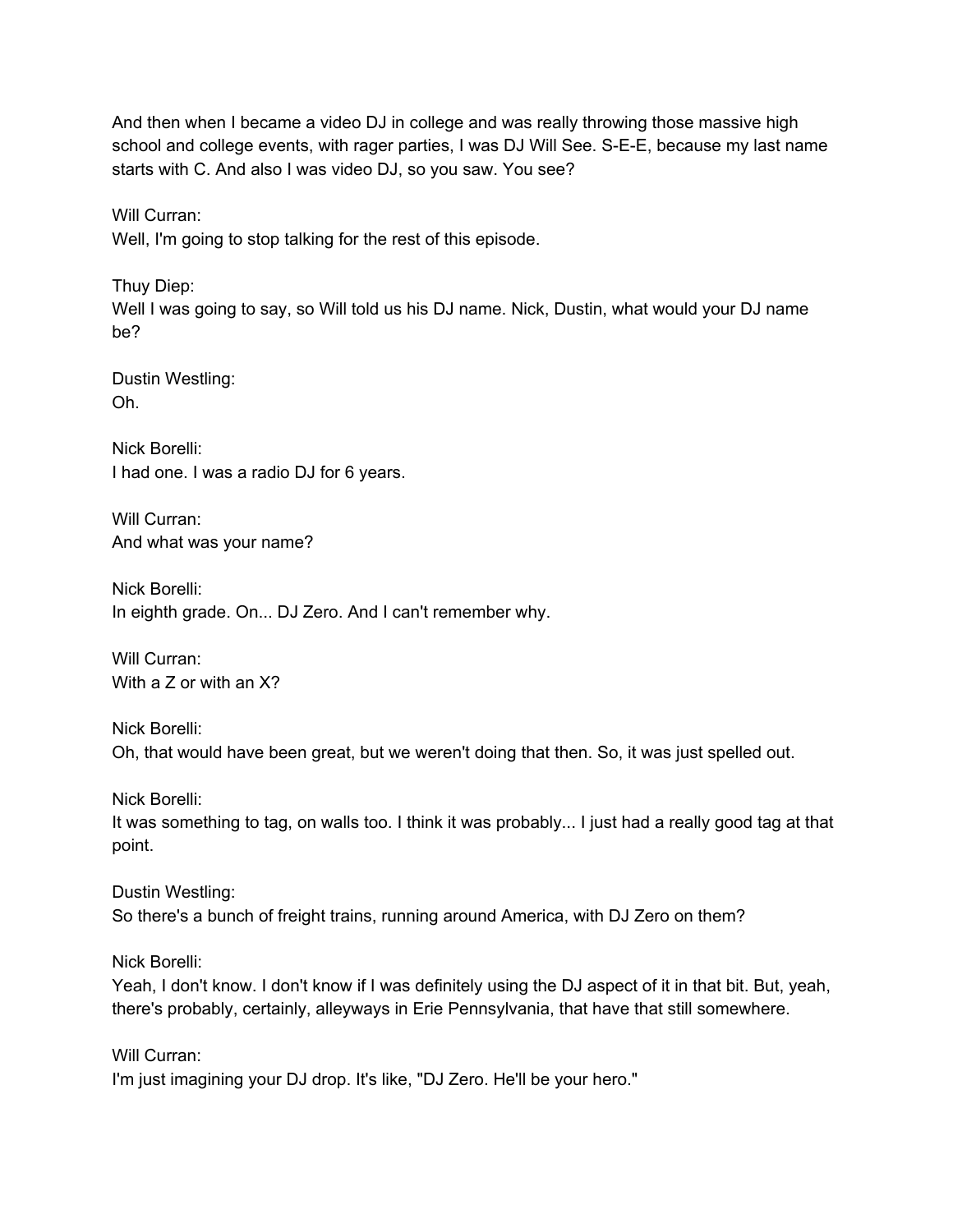Thuy Diep: That was actually pretty good.

Nick Borelli: It's good for rhyming.

Dustin Westling: That's pretty good.

Nick Borelli: Yeah. I told you guys I was real DJ. I wasn't making that up. Dustin what about you. What would be your DJ name?

Dustin Westling: Oh, shit. What would be my DJ name?

Nick Borelli: That's not necessarily going to be a great DJ name.

Dustin Westling:

Yeah, it might be a little long. I don't know. A good friend of mine, Jennifer Bergman, calls me Darkwing. And I assume she's meaning it as some sort of an endearing statement, but I think it might have to do with my sarcastic, dark personality, so I'm going to go with DJ Darkwing.

Nick Borelli: That's great. There's a lot of-

Will Curran: Wait, Dustin, you're sarcastic?

Dustin Westling: Mm-mm (negative). Nope. I have a black belt in sarcasm.

Will Curran: Watch out. Watch out.

Dustin Westling: It gets me in trouble all the time.

Nick Borelli: Yeah, the drier it is, the more painful it can be on other people.

Dustin Westling: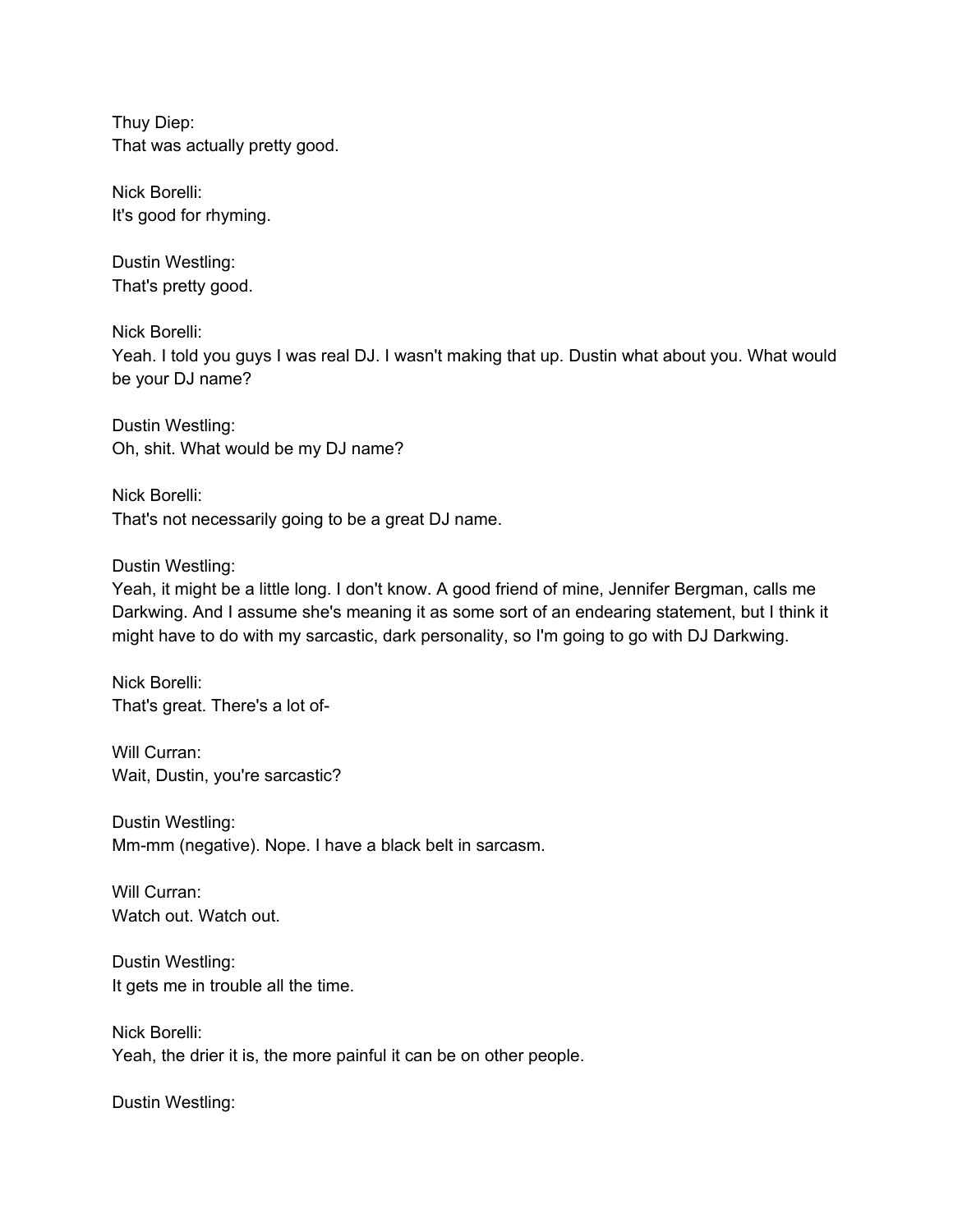#### Mm-hmm (affirmative)

Will Curran: This is true. It's just like a black belt.

Dustin Westling: Yeah. I live to make people uncomfortable with my sarcasm.

Will Curran: So, get ready audience. He's coming for you.

Will Curran: Wait, I have to know Thuy's though. Because Thuy had the question, so she obviously's been saving up her DJ name for like ever.

Thuy Diep:

So, any question... crazy questions like that, I usually always have... I'm definitely the one with exit strategies, and plans and I'm... so I will ask all those quirky questions, and yes I do have a DJ name. It would be DJ Too Diep. I'd be playing deep house and trance music and then throw them with that trap music. It would be an underground rave-

Will Curran: What? So you're like the-

Thuy Diep: Somewhere in an L.A. warehouse. Yes. That would be all about..

Nick Borelli: So you have business strategy for it, not just a name. That's great.

Thuy Diep: I am a...

Dustin Westling: So you have not put any thought to this.

Thuy Diep: At a special rate, promo code, Event Brew.

Will Curran: There you go. There you go. There's a checkout.

Thuy Diep: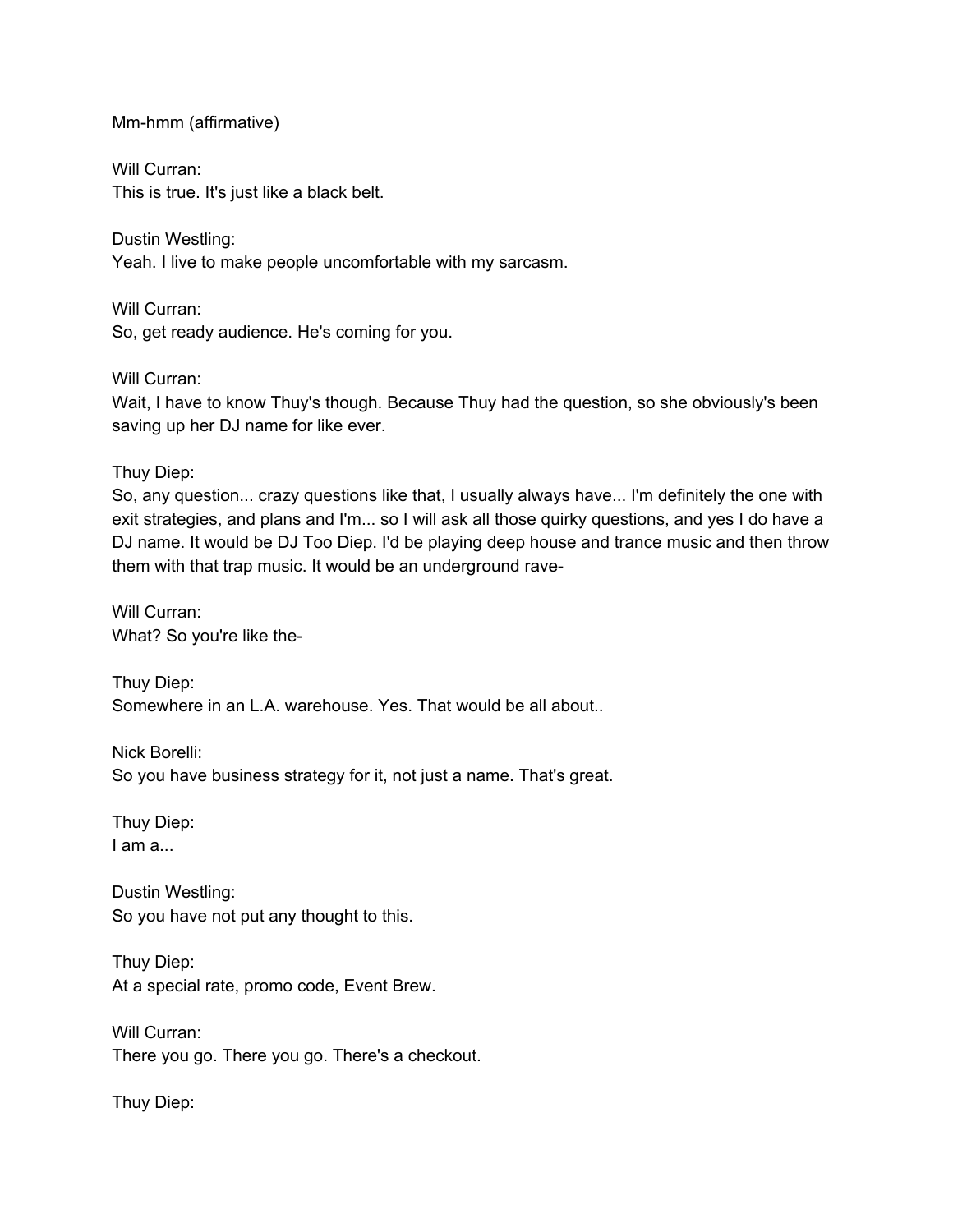I had to put a plug. I had to put a plug in.

Will Curran: Yeah.

Thuy Diep: You can get all 4 of us, you guys. For even a heavier special rate.

Nick Borelli: That's true.

Nick Borelli: Probably cheaper if I'm not in it.

Nick Borelli: Or- or- yeah.

Will Curran:

You're the DJ member that everyone just doesn't want to show up at the show? They're like, "We like everybody else but not Nick." Yeah.

Dustin Westling: The more of us you invite the cheaper it is.

Will Curran: Yeah, exactly.

Will Curran:

Bulk discount, bulk discount. I'm also just imagining deep house and trance and everyone's really vibing really hard, and then all of a sudden it's just like trap, like braow, broaouw br br bup . Or like... I guess that's more like dubstep than anything. But. Trap's a little crazy.

Thuy Diep:

Oh... I love those dirty beats. I will listen to... If you want to get me dancing, just start playing some trap, and I go solo...

Nick Borelli: And then future bass. Just like the intro of the podcast.

Dustin Westling: I was going to say. I think when you need to rethink the intro music.

Will Curran: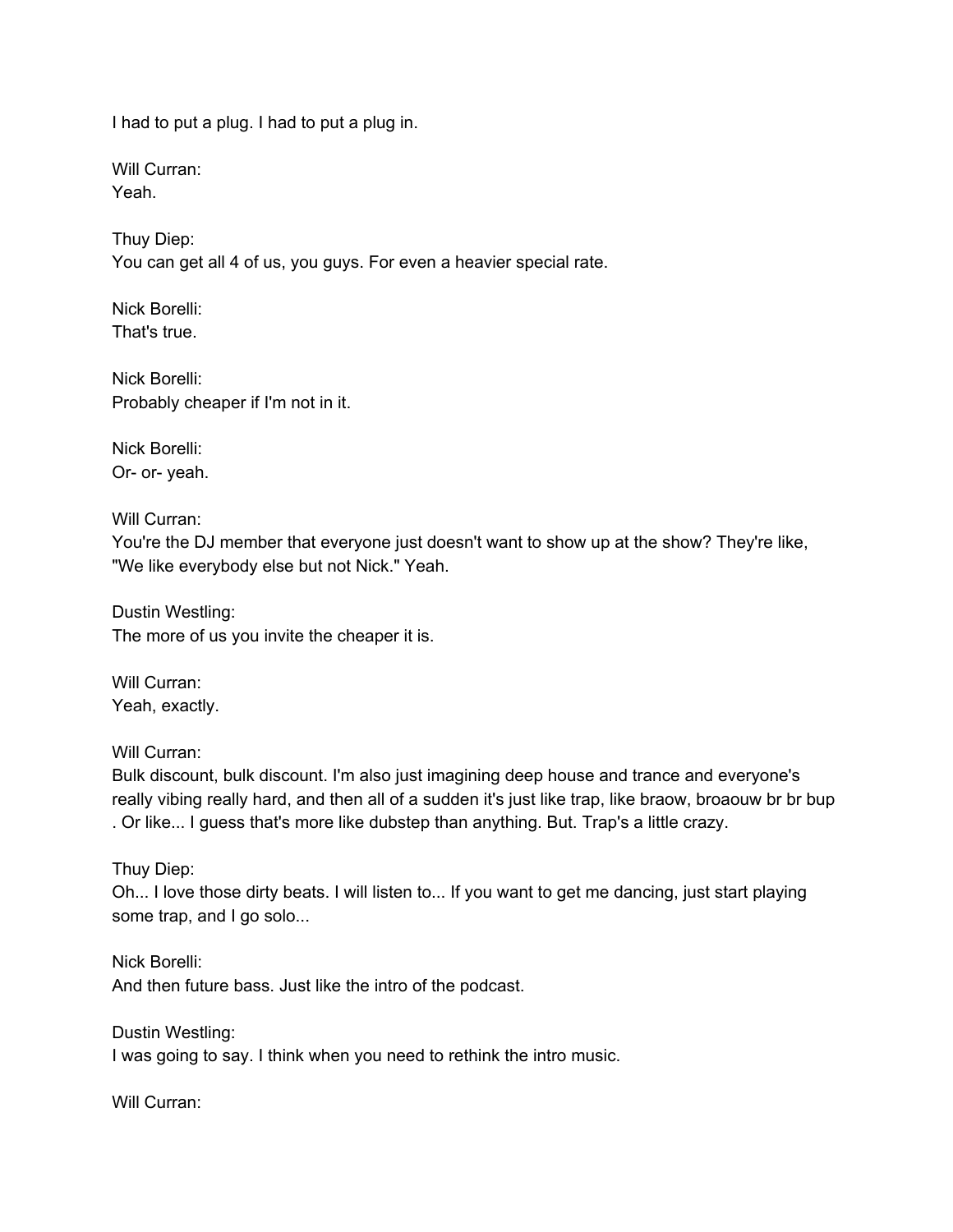We'll put some more aggressive trap house. Not trap on there.

Nick Borelli:

As I'm listening to the new Bon Iver album. I don't want to make everyone like... cry, so let's take me out of this.

Nick Borelli: Like, sad bastard music is my go-to.

Will Curran: All right, so we try to pivot this back into something relevant to Event Brew.

Nick Borelli: Sure.

Will Curran: Someone take us somewhere else, other than Nick crying.

Nick Borelli: Yeah, that's a great place to get out of.

Dustin Westling: You're in a safe place, Nick-

Will Curran: Okay so-

Nick Borelli: Sorry?

Will Curran: I was going to say-

Will Curran: You're in a safe place.

Dustin Westling: You're in a safe place, Nick. Let it out.

Nick Borelli: No, yeah. I'm fine with crying. It's no big deal.

Nick Borelli: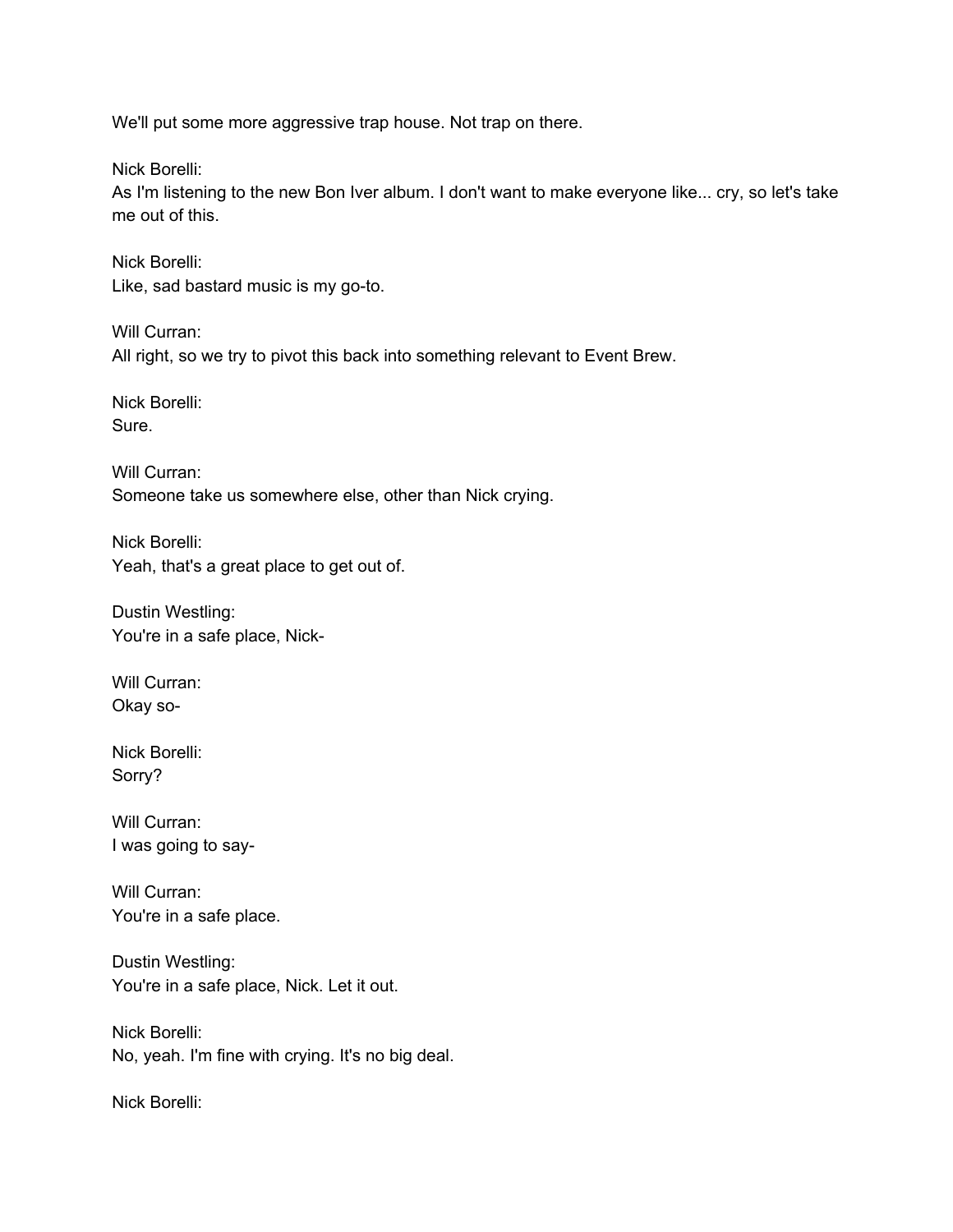But so yeah, Dustin had a question that we were talking about before the show about what fills everybody's life up outside of work. And, you know, kind of passion based. Because I feel like all of us could probably make more money doing almost anything else, so, if it's not passion, like, what are we doing?

Nick Borelli: Probably have all... All of us probably have that in common?

## Nick Borelli:

So yeah, I'm super curious what you guys are passionate about outside of the industry.

#### Will Curran: Thuy.

# Thuy Diep:

Oh goodness, well. I think everyone's... A lot of people who are listening might say, "What life outside of work?" I would say I... Definitely my physical health. So, really into yoga and you know, doing meditation. Breath work is the goal right now. I don't know if anyone knows this, I don't know if I should even say it, but it's actually a goal of mine to compete in pole fitness. I'm not a stripper, but pole fitness is an actual thing. It's actually in the trials for the Olympics, and so I would love to compete in pole fitness, so we'll see if I get back into that, if I make time.

# Thuy Diep:

I have this thing called a bed, that I just love to take naps in and watch Netflix when I make time for it. So that's... I think it's so crazy, because we, as event professionals, one of our perks, is going to all these events you know seeing and feeling and being part of these amazing experiences. A lot of times that's what quote unquote normal people outside our industry do for fun, so that's what it's a thing to do as part of our jobs. So, I'm the opposite, when it's a Friday night and I have no plans. I do absolutely nothing. I'll order Postmates and just veg and just watch TV. That would probably be what would fill my limited amount of time outside of work.

Thuy Diep: What about you, Will?

## Will Curran:

So, I'm definitely super nerdy about technology. I'm obviously really into computers and everything that touches tech, so I spend a lot of time just watching reviews on everything that's coming out at any given moment.

## Will Curran:

That's generally what I'm doing a lot of time. I'm also really.... Most people don't know that I'm really into home automation, which is obviously like a subset of tech. So I love making my lights turn on when I walk into rooms. And when I say certain commands, my house does crazy things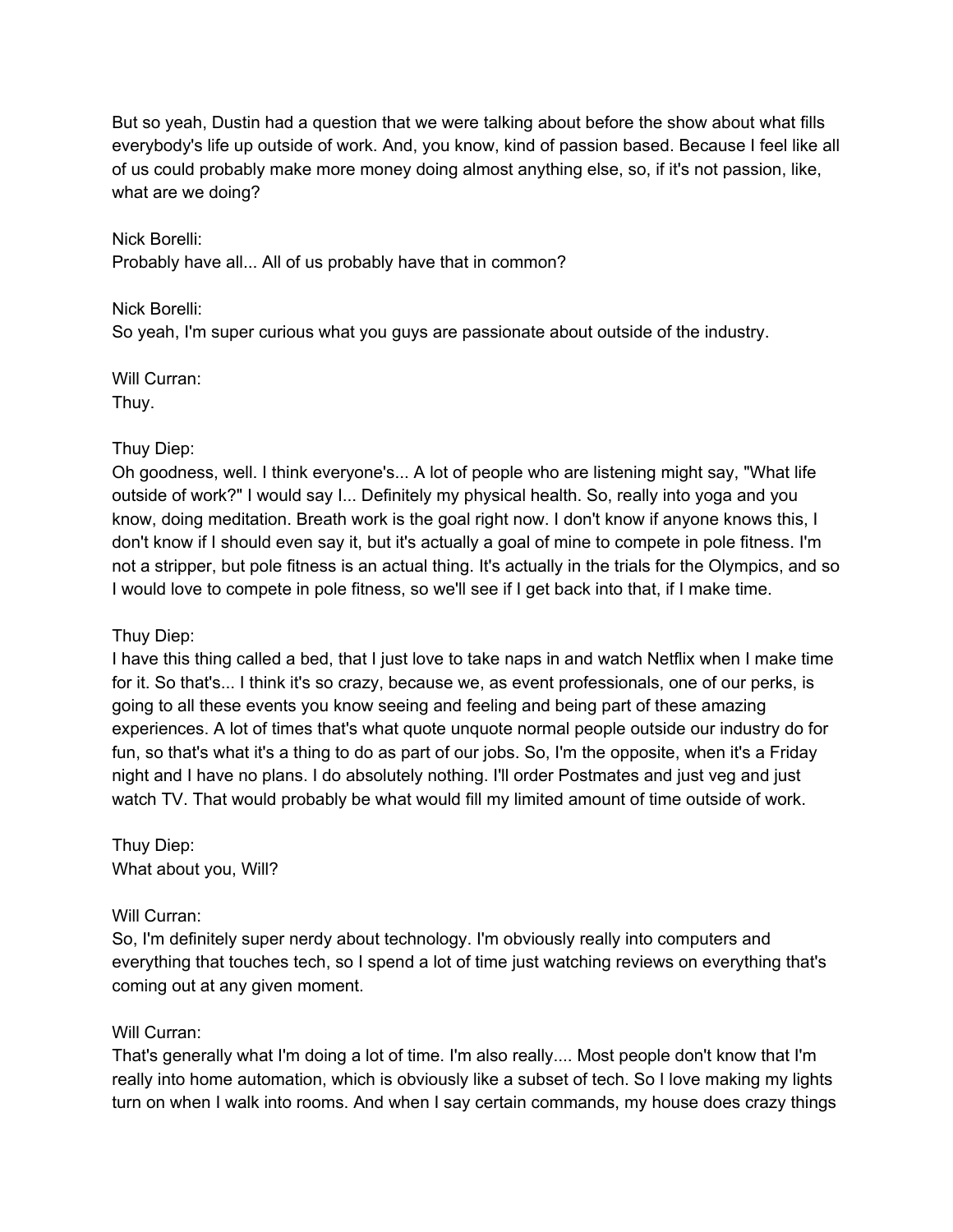for me and you know things like that. Everyone always walks into my apartment like, "Ooh, look at all the lights and stuff." So I'm really into that. And that's what I definitely work on when I'm not working.

Will Curran:

I also really am into escape rooms as well. And I took Nick to do his first-

Nick Borelli: Yeah.

Will Curran: That was your first ever escape room, right Nick?

Nick Borelli:

Yeah yeah. A proper one. I've done some ones that are in events, but I wouldn't call them real ones. It was, like, one challenge.

Will Curran:

Yeah, so he got to see the intense side of Will. That working so hard to escape. I take it very seriously. I think I've done close to 75 rooms now or something like that?

Will Curran:

And what other crazy stuff? I listen to a lot of music. I also watch a ton of movies. So every Thursday, I see every movie that comes out. So last night was Ready or Not, and it was fantastic.

Thuy Diep: Will, do you have the AMC A-List?

Will Curran:

I do, yeah. I used to... I was like one of the first MoviePass people too. Until we realized that it was probably going to go out of business soon so we bailed before they lost all of our credit card information, this last week. So yeah. So yeah. Huge in A-List. I utilize it a hundred percent, whenever I can.

Will Curran: So if you guys ever want to go see a movie, you've got a movie buddy.

Will Curran: Yeah. Dustin what about you?

Dustin Westling: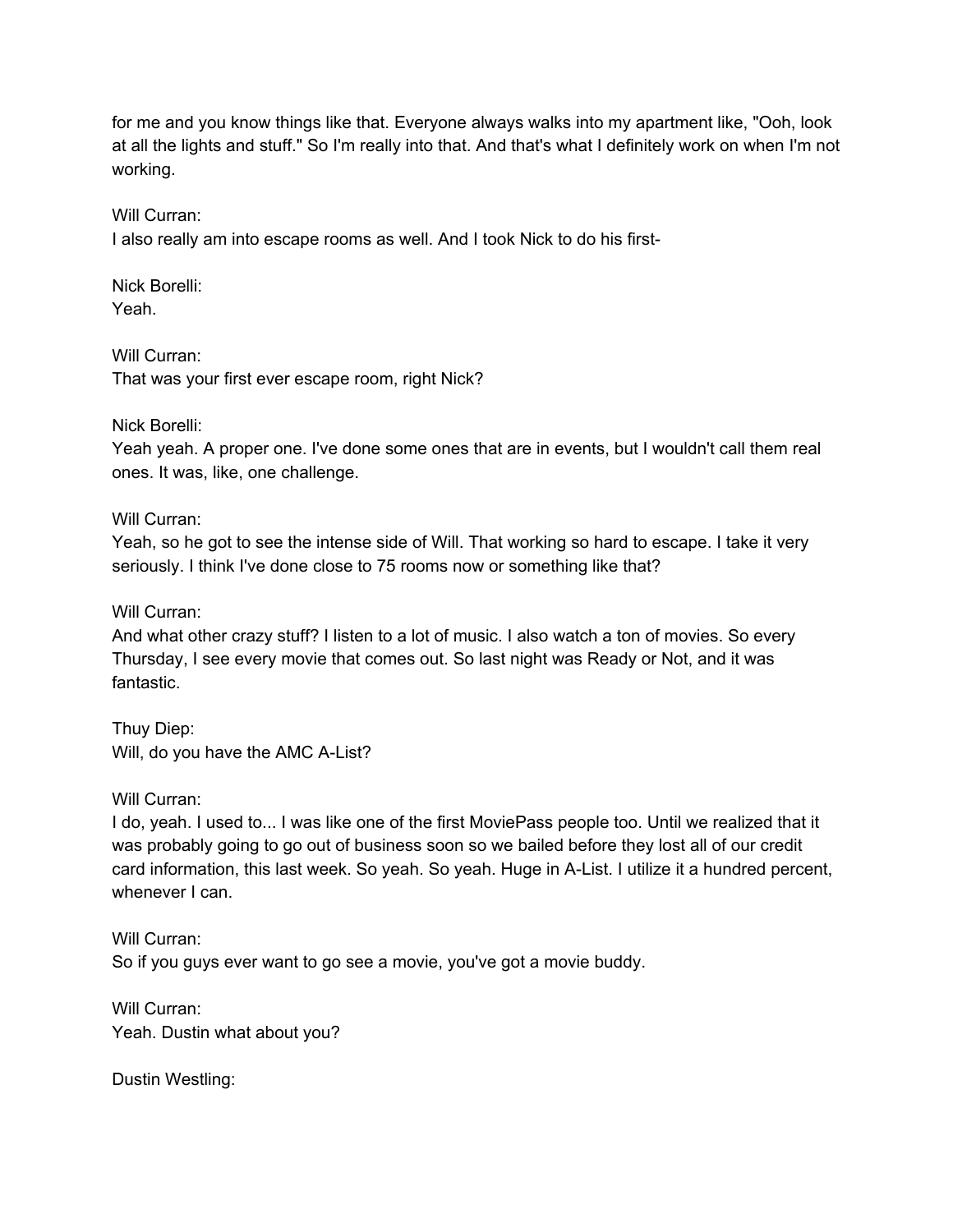My life has been full with my new puppy. I got a dog about 10 months ago and he is... He's a shepherd cross. He's from a rescue... animal rescue foundation here in Calgary. And when I went to go pick him up, he was at a foster home, and there was him and his sister were there. And walk in the door and the girl... The young girl in the foster home was holding this cute little shepherd puppy and I was like, "Oh it's so cute!" And she's like, "No, this is Cuddles." And she moves, and behind her is her brother, holding this big chunk of a puppy and he's like, "This one's yours. His name's Chunkers." And he was a very large puppy. And he's grown... He's 10 months old and 90 pounds and he is a beast of a dog but very sweet.

## Dustin Westling:

So he has definitely changed the way I live. It is... it's a really... It's really great to have him. I live in Calgary, Alberta, so, we are right on the outskirts of the rocky mountains, so I get to take a lot of time to go out to the mountains, do a lot of hiking. It's kind of like Thuy says, we're inundated by events that fill us up and stimulate us every day and every waking moment is a hustle in this industry, so I take every opportunity I can to get to a no-cell zone and climb a mountain and spend some time out in nature.

## Will Curran:

I think we should do a whole episode on how do event professionals have pets. Like, how is it even possible for you to have a dog with how busy you are. It's crazy.

Dustin Westling: Well, I bring him to work, so one of the-

Will Curran: Well, that helps.

## Dustin Westling:

So he comes to work, and fortunately my team is just as excited about him as I am, so I put him in the front door and everybody takes over. And everybody has their thing that they do with him and they feed him a Costco-sized bag of tenderloin treats a week. So yes, he's very well taken care of. And at the end of the day, I strap him in and off we go.

## Thuy Diep:

I've been going on five years trying to get Australian shepherds, and I want two of them. But even in Vegas when I was living there, I even had... The house I leased even had a doggie door with a gated back yard. I still could not get it because I just travel too much and work too much. So Dustin, hold me accountable for 2020. Puppies in 2020.

Dustin Westling: Done. Done. I'm going to send you one.

Thuy Diep: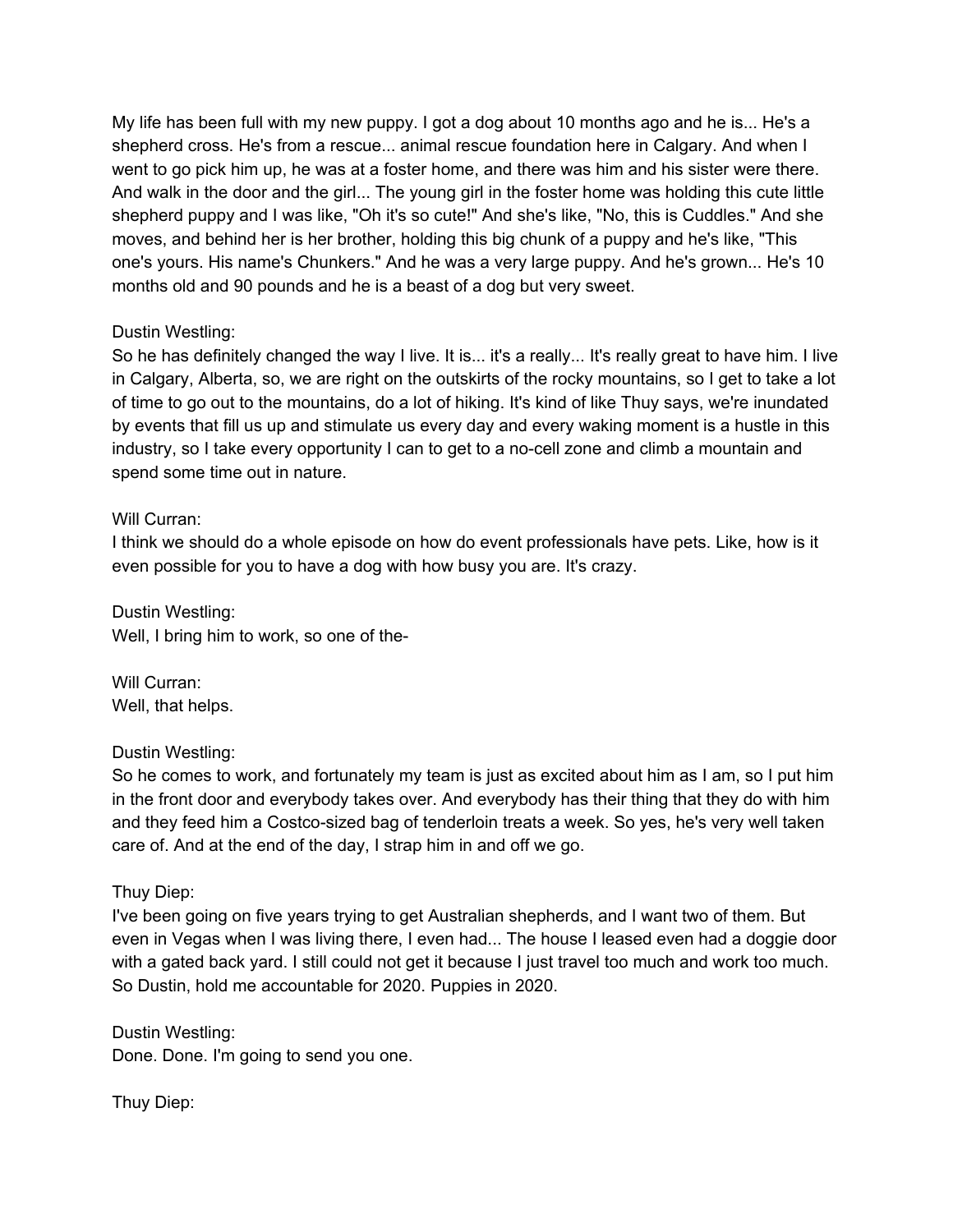And even talking about puppies. What about... I am so curious how people have families and kids because-

Dustin Westling: Oh my god.

Thuy Diep: I always say-

Nick Borelli: I have both.

Thuy Diep: You know, like-

Nick Borelli: Oh yeah.

Thuy Diep:

If I don't feed myself, I'm okay. I can go grab something. But if you don't feed your two year old, they'll die. Like, they're actual people. And they can't take care of themselves. So how... That is actually... We should bring someone on. And just, that would be a whole topic. Like, how do you have all these responsibilities and the never ending career?

Nick Borelli: I've got a couple.

Will Curran: Nick's like, "I have kids!"

Nick Borelli:

I mean, besides my Tamagotchi. I have a five-year-old named Roman, who's a human, and I have a one-year-old girl named Iris, who's also a human, and I have an 18-year-old cat, so I think I've proven that I-

Will Curran: Eighteen.

Nick Borelli: I've been able to sustainably keep an animal alive longer than it's supposed to.

Thuy Diep: Teach us your ways, Nick.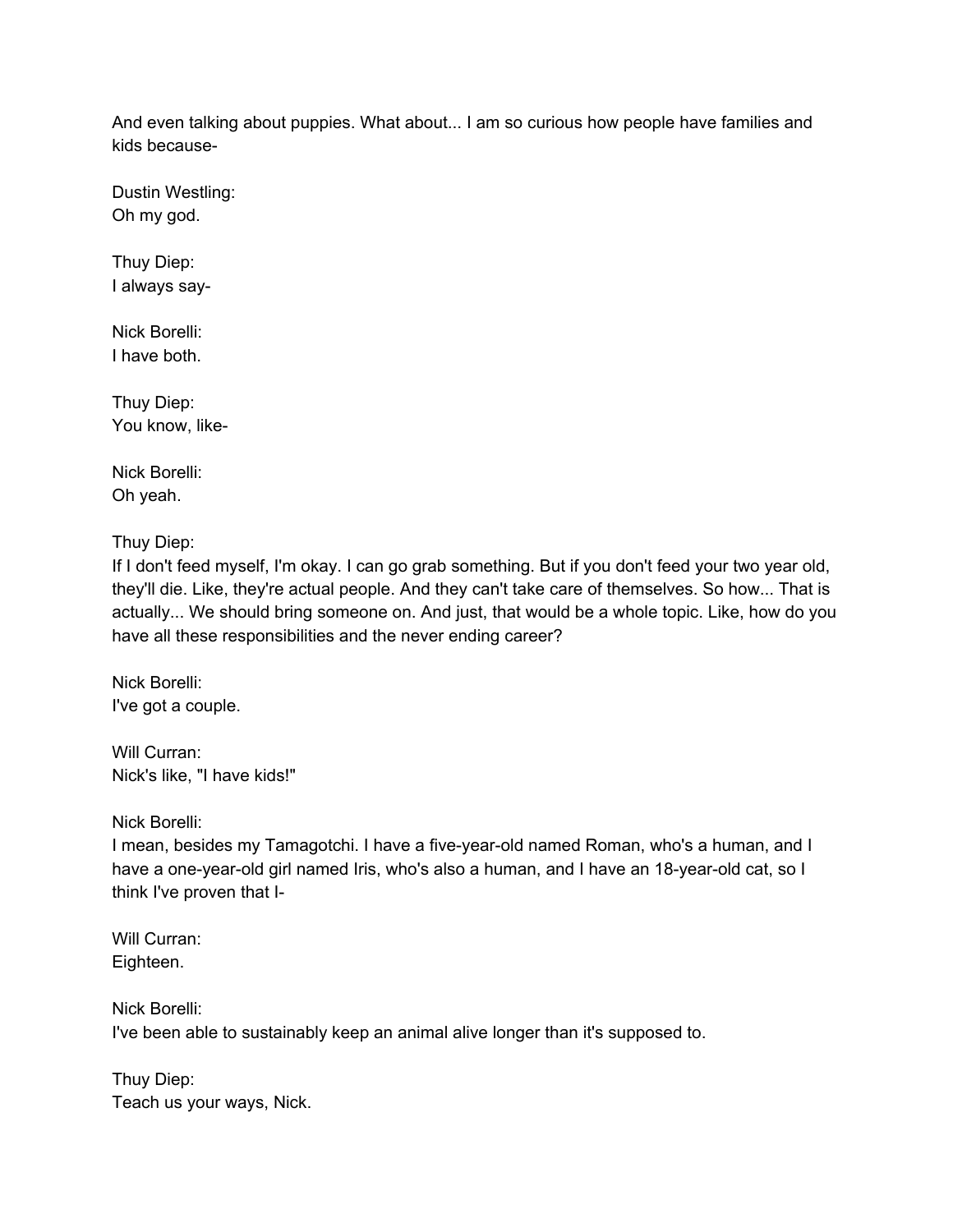Nick Borelli: Yeah, well. I mean-

### Will Curran:

18 years. Technically only 18 years, is how far you've made it, so...

## Nick Borelli:

I just have to replicate that again two more times and then I'm out. You know. I will not have a third kid. Trust me. Medical science is great. So that's taken care of. But yeah, I mean it's... I will say that, I think how most people talk about events is how I talked about events for the first, maybe, 15 years of me being in it, and I'm in a completely different place than I think many of you guys are, and most of the industry. So that makes a difference.

## Nick Borelli:

I mean, I travel a lot, I guess. I don't feel like I travel that much, but people tell me I do. But if I'm not, I work Monday, Tuesday, Thursday, Friday, about 8 hours a day, in my house. That's it. That's all I do.

## Nick Borelli:

So it's a... I'm not on job sites. I know what load-in is. I know what load in... or out is. I don't participate in them. Nor do I actually attend a lot of the events that I work on. So I work in a strategy position where I'm working on audience growth and I'm managing ad campaigns and I'm writing copy and I'm coming up with organizing principles of events and it's kind of the esoteric aspect of the events industry, and it couldn't be less hands on.

## Nick Borelli:

I worked super hands on, I worked seven days a week for 10 years straight. I worked seven days a week and I ended up having back surgery, bad knees. I had an anxiety attack. I had a lot of stuff. And I put myself in a position where I could change that. And be in the position I'm in now, where I get to hang out with my family a lot. Like, a lot more than most people do. Even outside of the industry. Like, most people, you know, just straight up.

#### Nick Borelli:

Because that's what I value. But it's not... I don't think... I think now we're finally in a position where there's a route for people to find that lane, if that's what they really value. But I'm way behind on a lot of stuff that you guys are further ahead. Like, I would love to know more about the technology stuff that Will knows. Or, I don't hang out with anybody outside of my family, which is fine, but that's... he's... gets to hang out with his friends. Nor do I have the enclave in Ohio, the cool mountains that Dustin does. And I certainly have no ability to say that I have any command over my body or breathing like Thuy does. So I have a ton to learn in a lot of those different areas, but in the one, I had a specific goal that I wanted and I've a very great balance.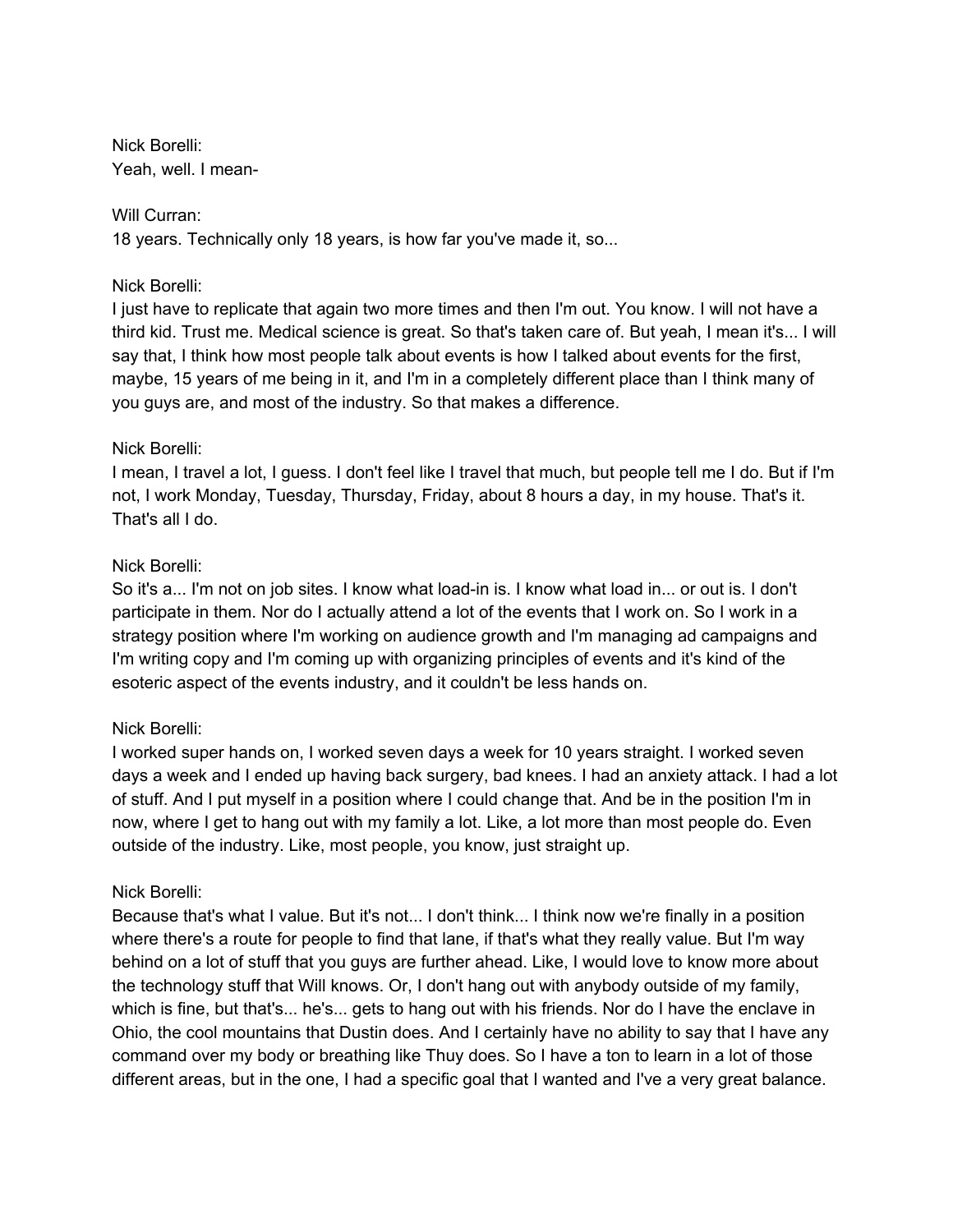Dustin Westling:

Maybe we'll get Thuy to walk us through breathing exercises at the end of every podcast.

Nick Borelli:

For sure.

## Will Curran:

I mean, sometimes I feel like we're going to have such an intense debate sometimes, we might need some... Like, "All right guys. Everyone breathe in. Breathe out."

Nick Borelli: Put your leg over your head and breathe.

## Thuy Diep:

It's honestly the most L.A. thing ever, you guys. I'm honestly paying for very expensive naps, is what I'm doing. But an hour of napping on your phone... It's incredible... The breath. And I go into hippy mode. I'm definitely, you know... I'm from North Hampton Massachusetts. If anyone knows that area. It's kind of like Austin Texas, or Portland. And I... We can totally do that, but I will send you a bill. And I am not certified. Just putting that on the record.

Will Curran: Basically we're getting crappy service, and we're paying for it.

Thuy Diep: Yes, absolutely.

Nick Borelli: Sending people a bill and not being qualified is such an event industry thing to do, so you're-

Will Curran: Oh yes. Oh that was awesome.

Dustin Westling: Shots fired.

Nick Borelli: So you might as well join in. You're in plenty of company.

Will Curran: But that's the culture.

Nick Borelli: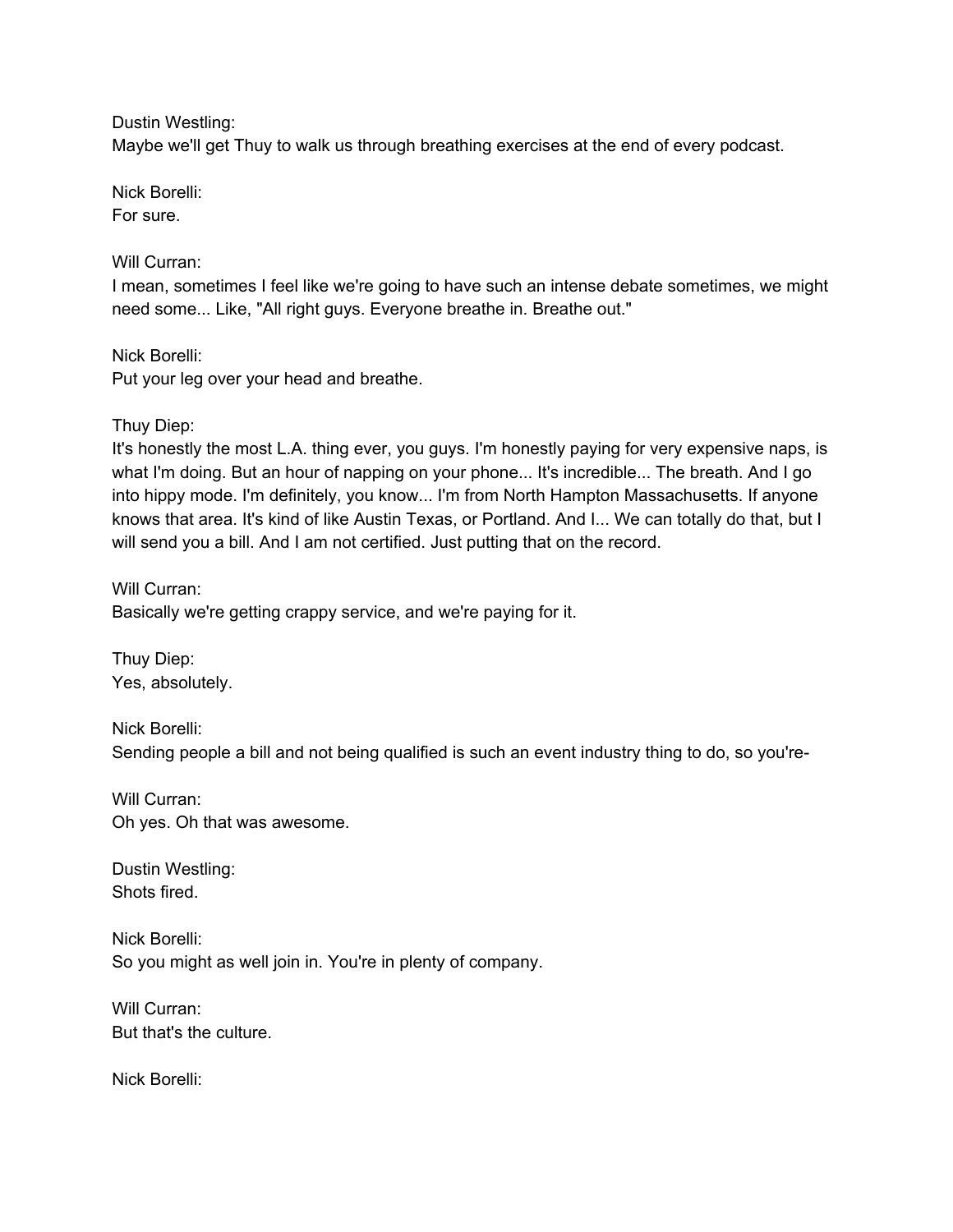I was going to say that's... I think that probably in the deficit of event professionals' lives, it's probably the biggest area where improvement needs to happen is... Honestly, I've had conversations with people about it and they don't... They kind of intellectually get it, but they don't actually do it. If you tell them, it's good for your clients for you to be healthy, they go, "Oh, okay. Well, now I'm listening." Because they're such giving trees, and they just didn't read the end of that book where that tree dies.

## Will Curran:

We're still talking about unqualified people...

Nick Borelli: No, about wellness. I was trying to get out of that as quick as I could.

Will Curran:

No, I was trying to bring us back into that topic. I mean that's probably going to end up being a topic for this show for sure, but I'm not sure if we want to dive into it right now and you know do it. I mean, Dustin says, shots fired, but I think we need shots fired like all the time on this show.

Dustin Westling: It sounds like Bambi just died, Nick. Way to go.

Nick Borelli: Yeah, sorry.

Will Curran: No, Bambi's mom and Bambi. Together.

Nick Borelli: They're all dead. D-d-dead deer. But my cat's still alive, so that's good.

Will Curran: That's true, but it's 18. I mean 19... [Euhh... 00:35:13].

Nick Borelli:

I would say, we would be remiss to sometimes not point this out, because as I look around my eyes are always inundated with as much clutter as humanly possible. I also own 40,000 comic books and about four or five thousand action figures that I'm looking at currently, all at once.

Nick Borelli:

That's been with me for 30 years, and I can... I had a podcast for a number of years about that stuff. And I'm much more of an authority figure in that space, than I am probably in anything else.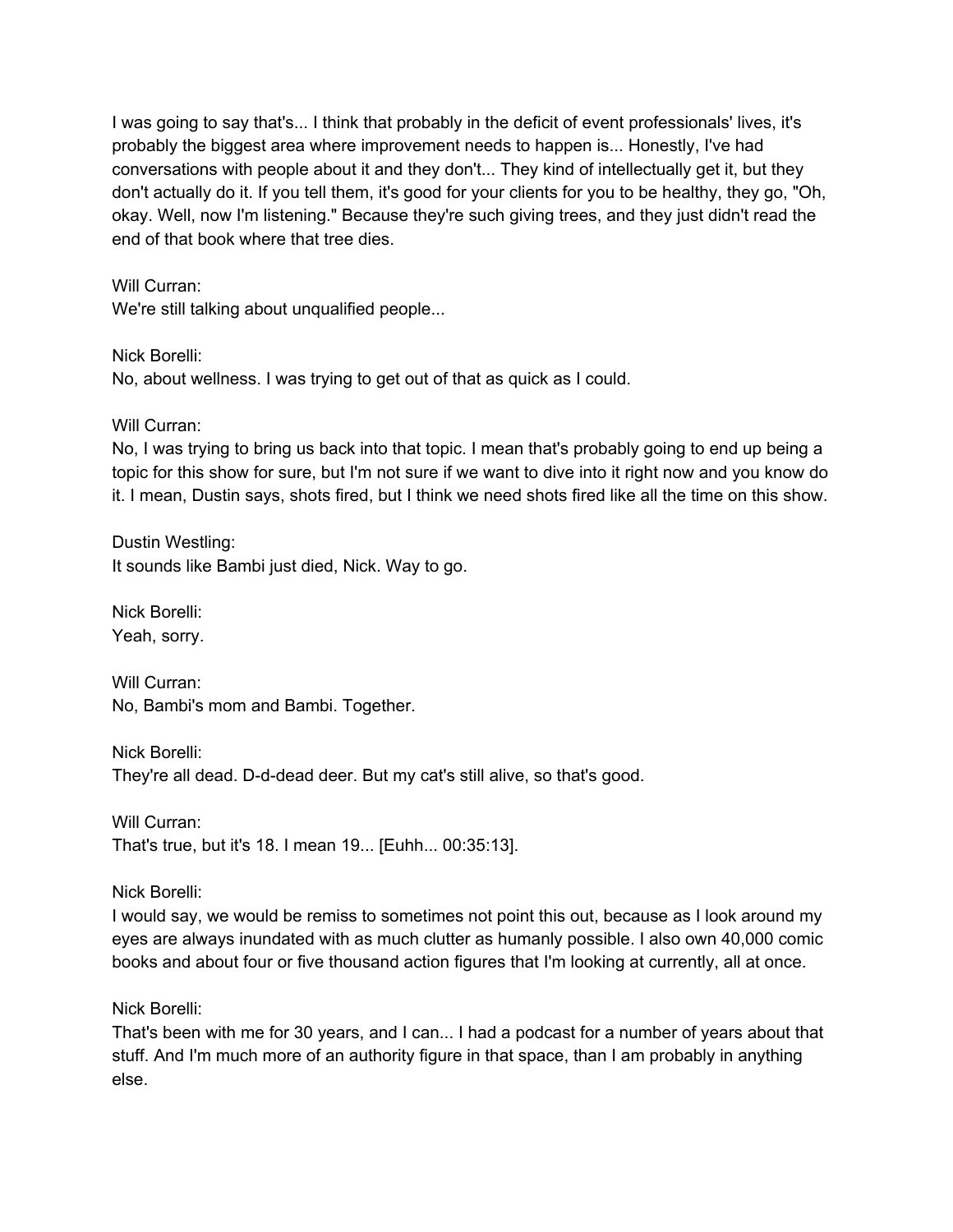## Thuy Diep:

Wait, Nick. Do you actually play with the figures and read the comics, or are you the person who has it all sealed up?

## Nick Borelli:

Oh, I'm not a sealed-up guy. I do read all the comics. There's a 100 books that I read monthly. For the last... I've been buying at that almost exact volume since maybe 99. But the action figures are all out. They're all kind of in different sections and my son has the ability to come up here and grab what he wants. Like a library, and then they come back up. Because I don't care about their value? I just like them aesthetically.

## Nick Borelli:

But yeah, if you're... all the things you're supposed to do for an office, about minimalism? To be able to keep you focused? I couldn't see someone breaking that worse than I do.

## Will Curran:

Definitely check out an EventIcons episode because that's a video podcast, and you can see Nick's collection. It's pretty intense. And people all the time comment on all my Funko Pops that I had in the background. And Nick's, by far, crushes me.

## Nick Borelli:

Like, I don't have that many Funko Pops. But I probably have about a 100. But I don't try to get Funko Pops. They just kind of happen every once in a while. But other things. Like, there was a collection of this series called Marvel Legends. I sold like 800 of them, and you wouldn't even know that they were gone. They just took up that space pretty quickly.

Thuy Diep: You know you can get those of yourself now?

Nick Borelli: I have, yeah, I have-

Thuy Diep: I have zero, so.

Nick Borelli: Yeah. I have a couple 3D statues of myself. Which I have to pay extra. Because it's me. [crosstalk 00:37:27]

Dustin Westling: Good Lord, they're on the front lawn. Marble.

Nick Borelli: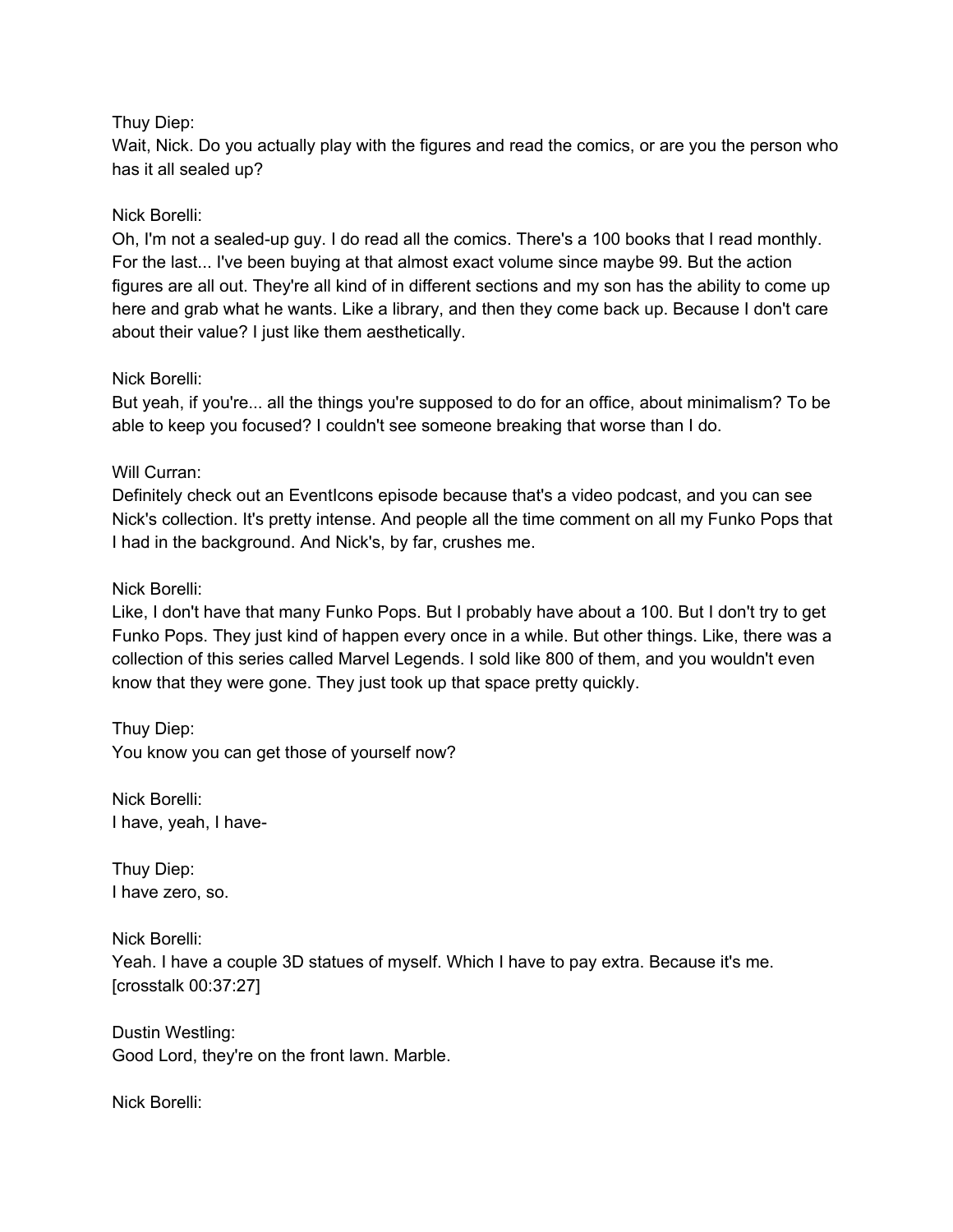Yeah!

Dustin Westling:

I think we know what Nick's office looks like. I know what Will's office looks like. Thuy, where are you sitting. What's around you right now?

Thuy Diep:

Well, I have organized chaos right now, because being a designer, and being creative, I know where things are, but I try to keep everything pretty much to a minimal. I... Number one rule for me is I don't keep tchotchkes, unless I really like it. So when you're going to all those events or supplier partners, you know when they gift you things. I'm sorry, I don't keep your post-its, or pens. I have a dedicated... I'm very particular with my pens. So when I'm looking around, let me see. I have these two plants that a friend gave me that I have to remind myself to water or else I'll kill them.

Dustin Westling: Water bottles?

Thuy Diep:

So actually I have 2 plants. That's my responsibility. I have my favorite painting that I won at a silent auction, that we actually donated to Surge for... It's actually the most iconic event that I ever designed. It was with the ILEA Vegas chapter. Was our first Surge Foundation charity, and we donated 28,000 dollars and they... We had a live painter, and he actually painted me on stage when I was speaking, and of course, being me, I'm like, "I need to have it!"

Dustin Westling: That's cool.

Thuy Diep:

And we... It sold for 1000 dollars. What else do I have in here. I basically have everything in boxes. Like, if I were to be able to pack up and get out, if I were to get laid off, or anything of that sorts. So I still need to design-

Dustin Westling: I was going to say leave the country, but you made it all morbid.

Thuy Diep: Yeah, so I'm seriously looking around-

Thuy Diep: Oh, and of course, I have my brew. Can we talk about what everyone's drinking, by the way?

Will Curran: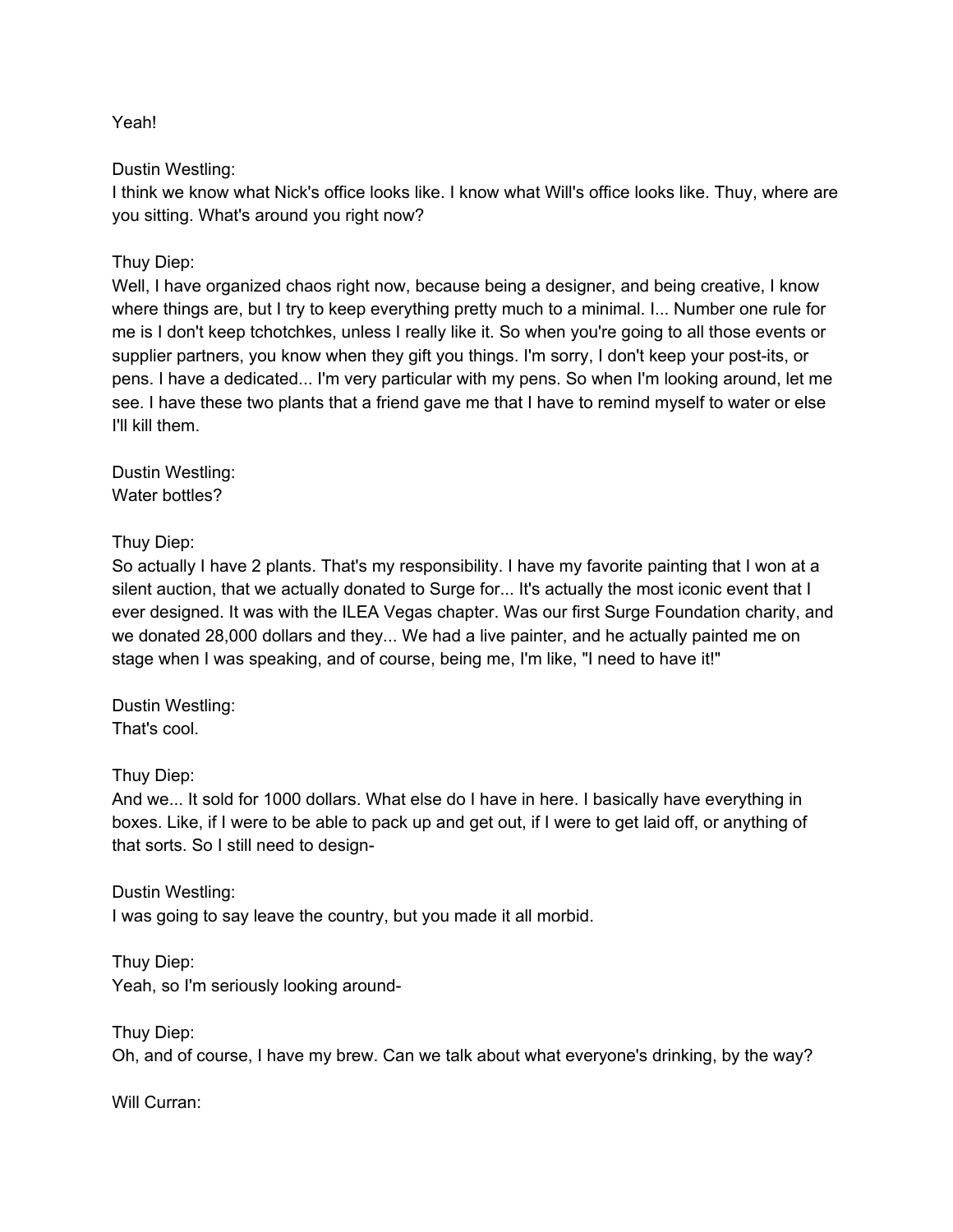Oh, yeah, yeah, we didn't talk about the format, but-

Thuy Diep: Yeah, Dustin, what is-

Will Curran: I think we should talk about Dustin's desk, and then can we circle back to the point of the brew?

Thuy Diep: Yeah! Dustin, what does your office look like? A lot of Canadian flags.

Dustin Westling: A lot of Canadian flags. I've got some maple syrup.

Nick Borelli: Cowboy boots...

Dustin Westling:

I've got my cowboy boots. No, I am in the most ridiculous space. I am in an all-white office, with a white desk, and a chair, and there's not a single other thing in this office. Not by design. It's just a new office. So, yes. As we go along, we will continue to add things to this room, and I will keep you updated. But it is the most stark, hospital-looking thing right now.

Will Curran: I'm going to send you color. Just like, send you a bucket of paint.

Nick Borelli: Yeah, do you want to couple hundred Ninja Turtles or something, I have, like-

Dustin Westling: You know, what, I don't.

Nick Borelli: ... Tons of doubles...

Dustin Westling: No, I'm good. You're both... Both your collections of toys make me anxious.

Nick Borelli:

Dust collecting. Yeah, I agree. I imagine the anxiety that people would have sitting in this space for more than five minutes would be... So, it's... The second floor is this stuff and I would say, I don't know, five times a year, my wife comes up here and it's not good. It's... She's just like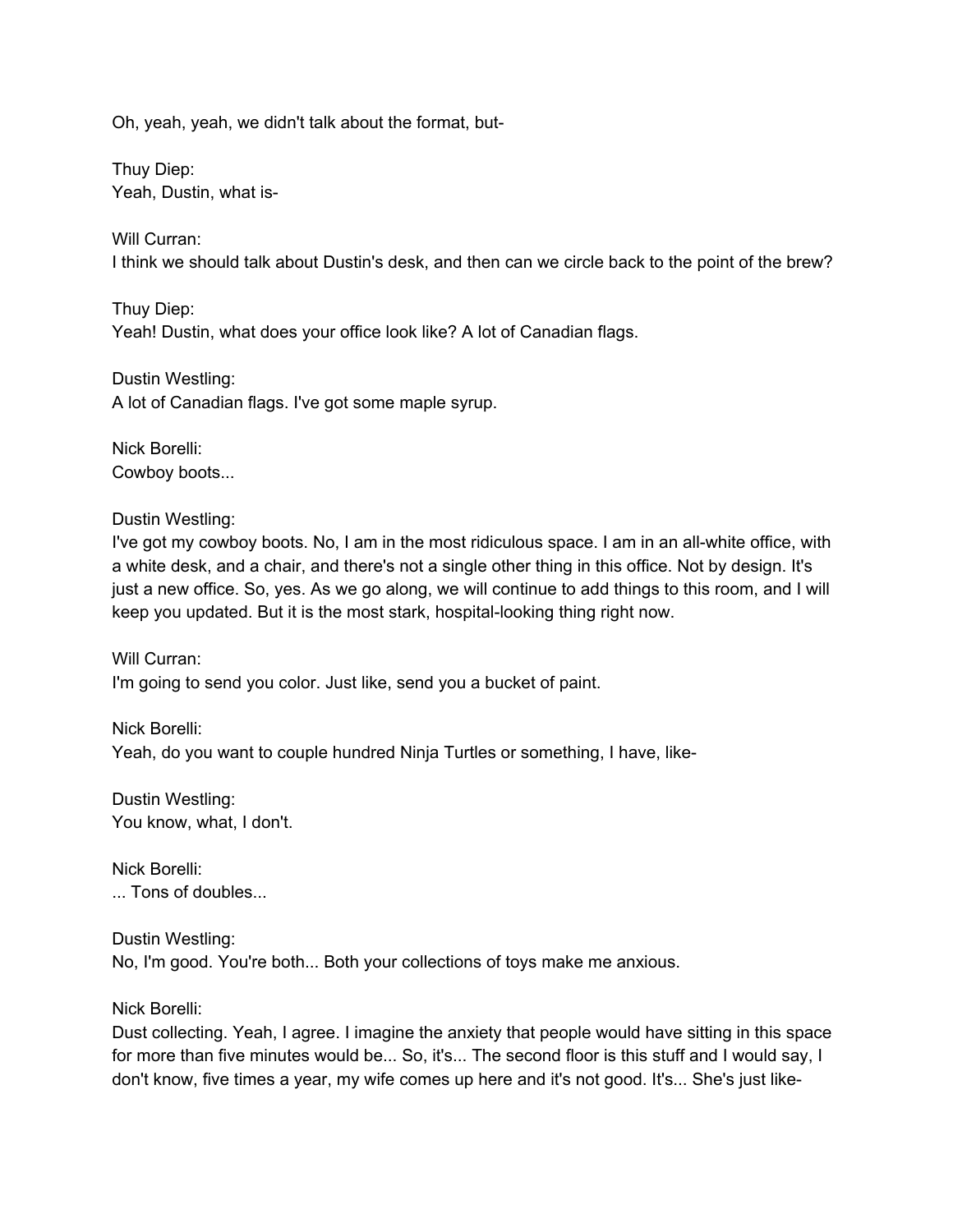Dustin Westling: I was just going to ask what does your wife think of all the stuff.

Nick Borelli: "It's just terrible." Just like, pretend it doesn't exist. Yeah.

Will Curran: Yeah. Speaking of what fill you up. Transitions.

Dustin Westling: Good transitions.

Thuy Diep: It is now rated R.

## Nick Borelli:

I was like, "Where are you going with this... oh no, the drinks. Got it." The drinks. Yeah. We all went there.

Will Curran: We have to put that explicit category on the iTunes. All of a sudden.

Nick Borelli: Implicit.

## Will Curran:

Yeah, so I forgot to talk about... Oh yeah. Implicit. The format of the Event Brew and kind of the concept that we had about all of us drinking a brew as part of the show. And that was kind of like a concept that we had is this idea that everyone has their own brew, and every time you listen to us, we're all going to have our own brew and we'll talk about it at the beginning of the show, so that way you know what we're drinking. But the good thing is brew can be many things.

## Will Curran:

But, maybe if we go around real quick and everyone talk about what they think their go-to brew is that they're going to be drinking the most when they're on this show. And maybe whoever wants to go first, or I can go. Whatever you guys want to do.

Dustin Westling: Go for it Will.

Nick Borelli: Go for it.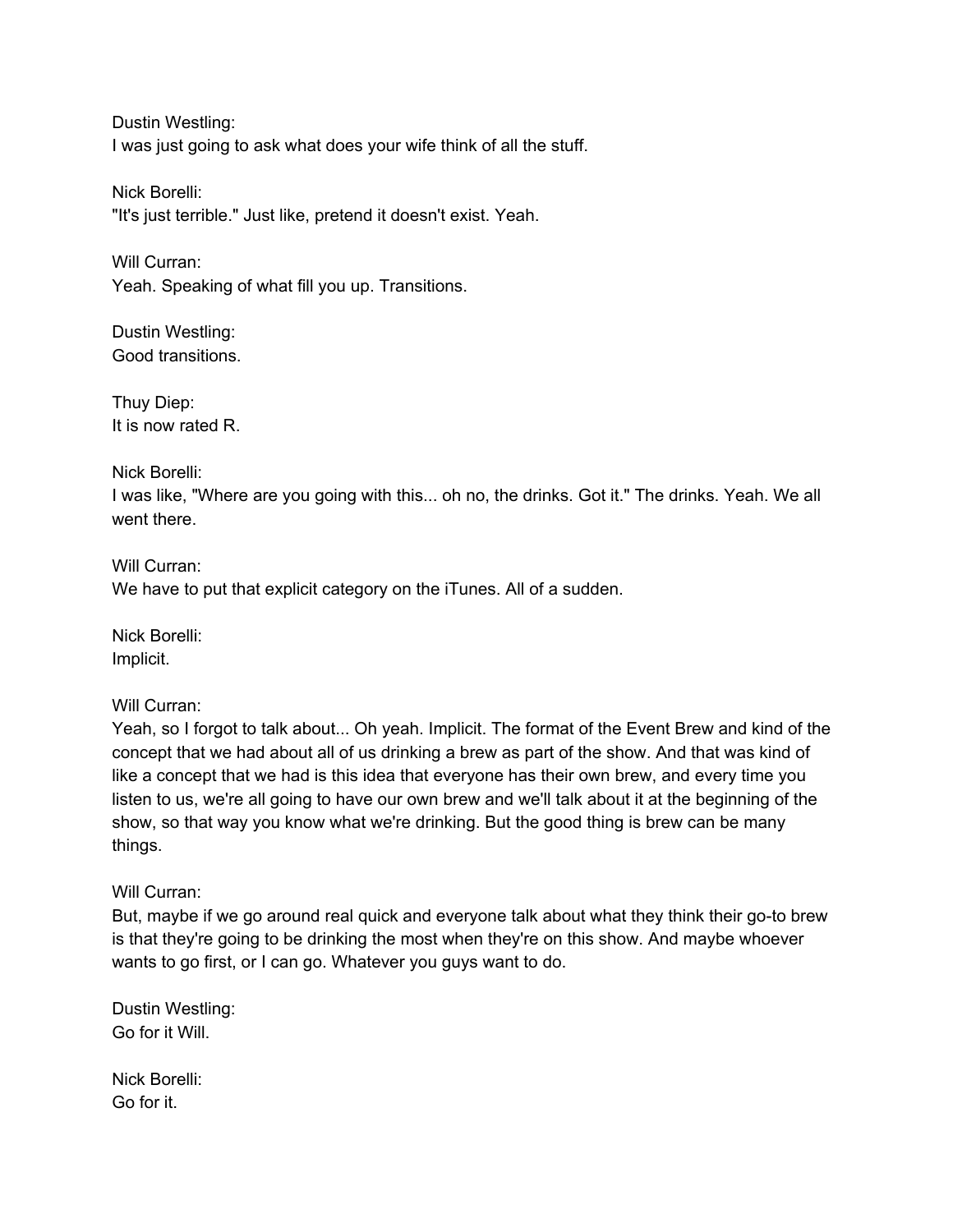### Will Curran:

Oh, well, for me, I'm really into tea. So I love tea. So, I have a feeling I will be drinking a lot of... I have this... Well, we'll be drinking in the morning, primarily, so it'll probably be chai. Lots of chai lattes probably, but secondarily, it'll probably be this Lady Earl Gray that I love a lot as well. That's why, if... A year from now, if I guess what I'm going to be drinking the most, that's probably going to be it. What about you, Dustin?

## Dustin Westling:

Well, it's... We record at 8 o'clock in the morning, so it's not quite time for a nice cold lager. It's close, but not quite, so I'm going to prepare-

Will Curran: One more hour-

Dustin Westling:

... One more hour. Listen. We're a little bit late today, so I might crack one before this is over. So I'm going to prepare myself to be ridiculed by everybody I know. I am drinking Skinny Girl half-caf Keurig pods. It is the only half-caf coffee and it is Skinny Girl brand and that is my go-to brew.

Thuy Diep: Oh gosh. So right now, I am drinking-

Will Curran: Thuy what about you.

Thuy Diep:

Leftover green juice. It's like a kale... It's like the most L.A. thing. I got it after my hot yoga class, so I'm just trying to finish that up, and I have this huge canteen of water I try to drink... I don't... What's... your body-weight worth of water? So I'm constantly... yeah.

Will Curran: That's like 2 liters. A body weight?

Dustin Westling: A body weight.

Thuy Diep:

I think it all depends... I'm a creative, so it all depends on what my mood is. I guess what the topic is going to be... Where we're at. So, Will knows, I am also a huge tea drinker. We had a heart to heart the first time we met at ILEA Live in Minneapolis, and so there's going to be a lot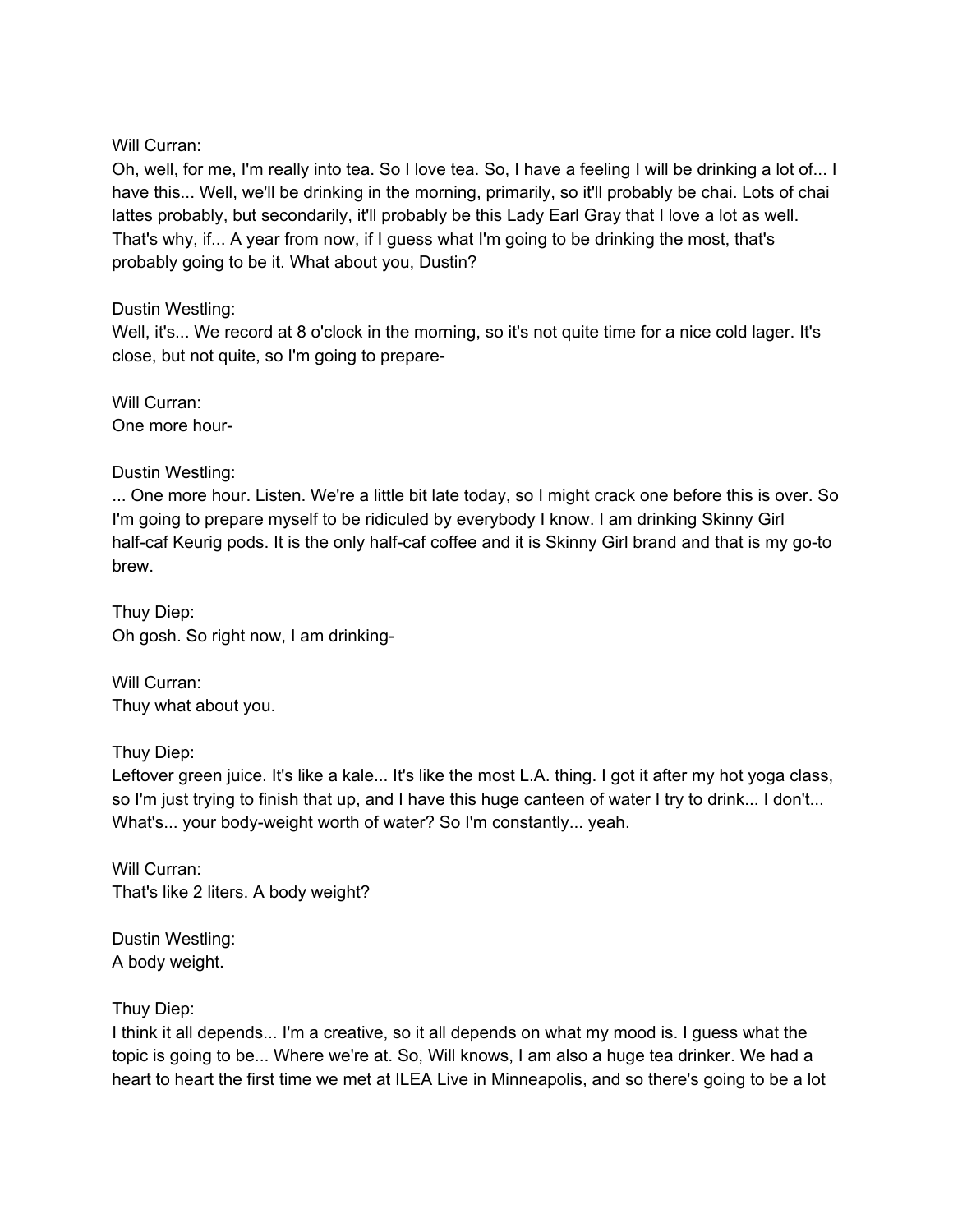of green tea and honey in my future, but I want to keep everyone on their toes, I'm going to keep myself on my toes, and just T-B-D.

Will Curran: Send you a skinny lady half-caf latte?

Dustin Westling: Skinny Girl...

Will Curran: Skinny Girl half-caf.

Thuy Diep: I will not be drinking that. Dustin bought all of those.

Dustin Westling: I did. I did.

Dustin Westling: Listen. Up here in the Great North, you've got to get it when you can. You never know when the supply will run out.

Will Curran: Turns out they discontinued it because it gives you cancer, but Dustin's still drinking it.

Dustin Westling: Doesn't matter. I'll take it.

Will Curran: All right, Nick. What about you?

Nick Borelli: Yeah, we'll pivot into cancer, and say that I'd probably drink a lot of energy drinks.

Nick Borelli: Which I assume is-

Dustin Westling: Oh God, nick, no.

Nick Borelli:

Bottled versions of that. Yeah. I don't make a lot of the healthy decisions. Although I'm... Hopefully by the end of the year, I'll be doing more of that. Because I've integrated some few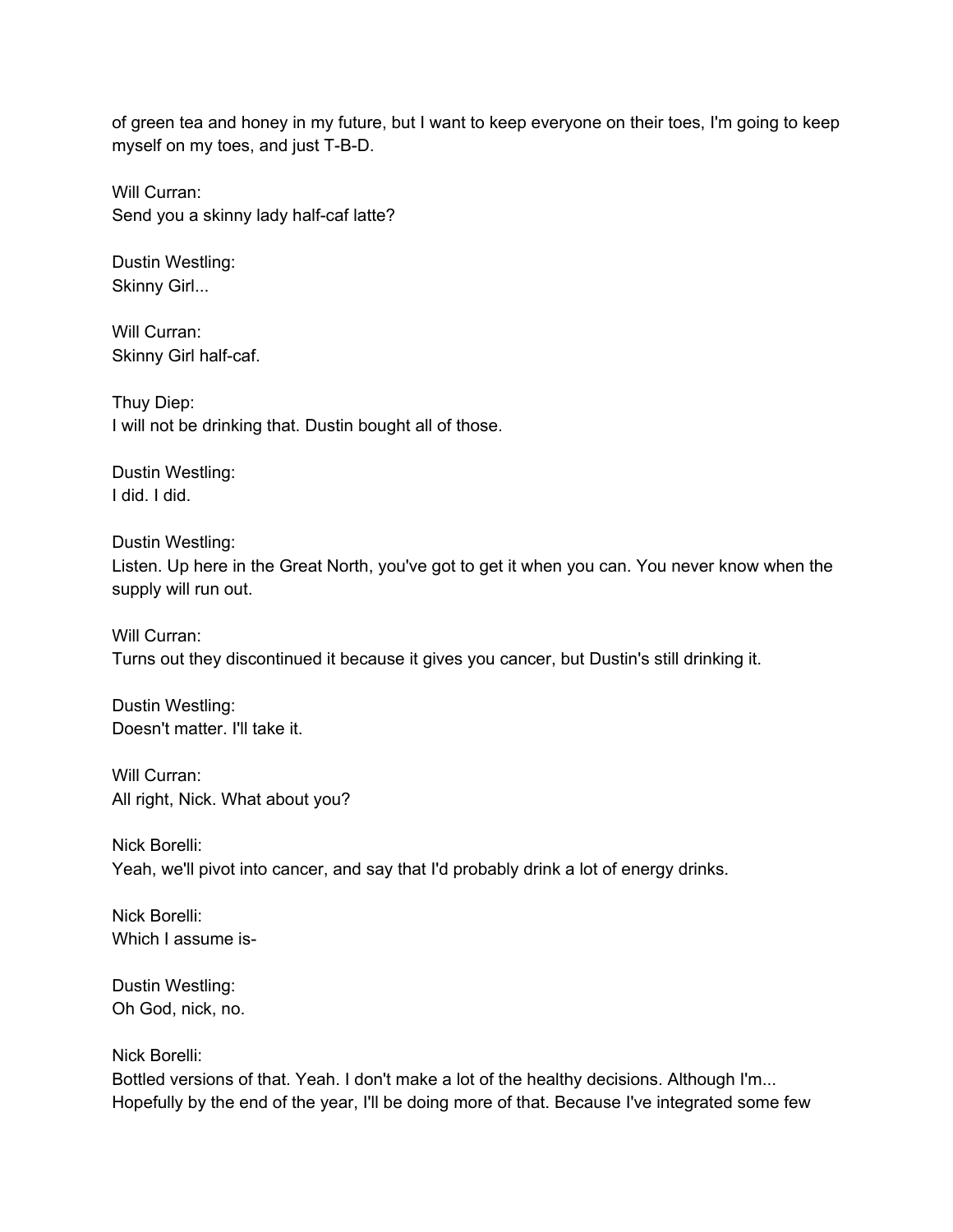things in there that's not completely terrible. But yeah, I'm currently drinking a mango energy drink smoothie. So it's a sugar-free red bull and mango and yogurt. You know, that's a good breakfast, right?

Dustin Westling: How many energy drinks do you drink a day?

Nick Borelli:

I'm nowhere near where I used to be. I probably have at least one a day for sure. I do what I have to do and then... I have an alarm clock of kids, so probably sleep like four or five hours a night-

Dustin Westling: Nick. Jesus. Thuy, can you help Nick out please?

Nick Borelli: Yeah. For sure. There's some giant-

Will Curran: Needs meditation.

#### Nick Borelli:

Giant deficits there for sure. But... you know, having a good time with it. Yeah, it's... I kind of go back and forth between that and water. So I probably drink... I have a 32 ounce thing of water I probably drink two of those a day and have an energy drink and a coffee and that's pretty much it. But the energy drink's probably not great.

#### Will Curran:

We'll get you off of there. I think we'll make it an Event Brew season one goal, to get Nick drinking not energy drinks.

Dustin Westling: Green tea and honey.

Nick Borelli: Yeah, coffee or... yeah.

Will Curran: Not even green tea. Matcha. He's going to be drinking matcha.

Dustin Westling: Matcha.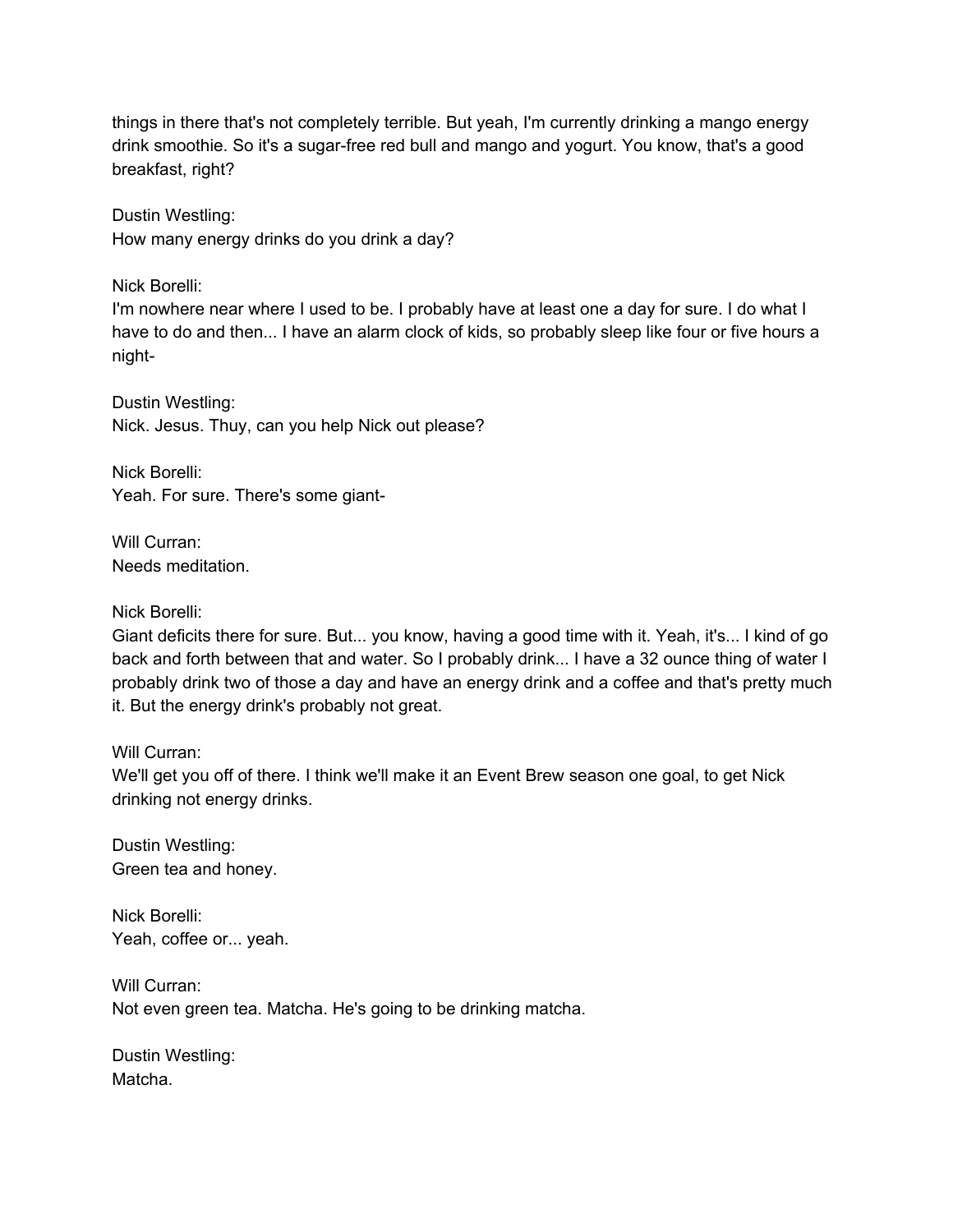Nick Borelli: Not Monster Rehab Raspberry Tea and Energy. That's the tea I'm having probably later.

Thuy Diep: Is it gluten free?

Dustin Westling: Oh God. We need to get you to be a little more L.A.

Thuy Diep: Is it organic and gluten-free?

Nick Borelli: Yeah, I'm in the Midwest. It's... Is it gluten-free?

Nick Borelli: No. It's... No, there's nothing impossible about this drink. It's very possible. Super possible.

Nick Borelli:

But yeah, more often than not, if I'm drinking alcohol, it's... I have a very specific regimen of straight whiskey and a glass of water. So it's Islay single malt scotch, water back.

Will Curran: Wait, water back? What is... does that mean also water too?

Nick Borelli: Yeah. Two glasses.

Will Curran: Two glasses of water, means water back.

Nick Borelli: No, I'm sorry. One glass for the whiskey... Whiskey in a glass. One glass for the water.

Will Curran: Why don't you just say "And a water"?

Nick Borelli: Maximum class. It's just a drinking term, I guess.

Will Curran: Oh, interesting.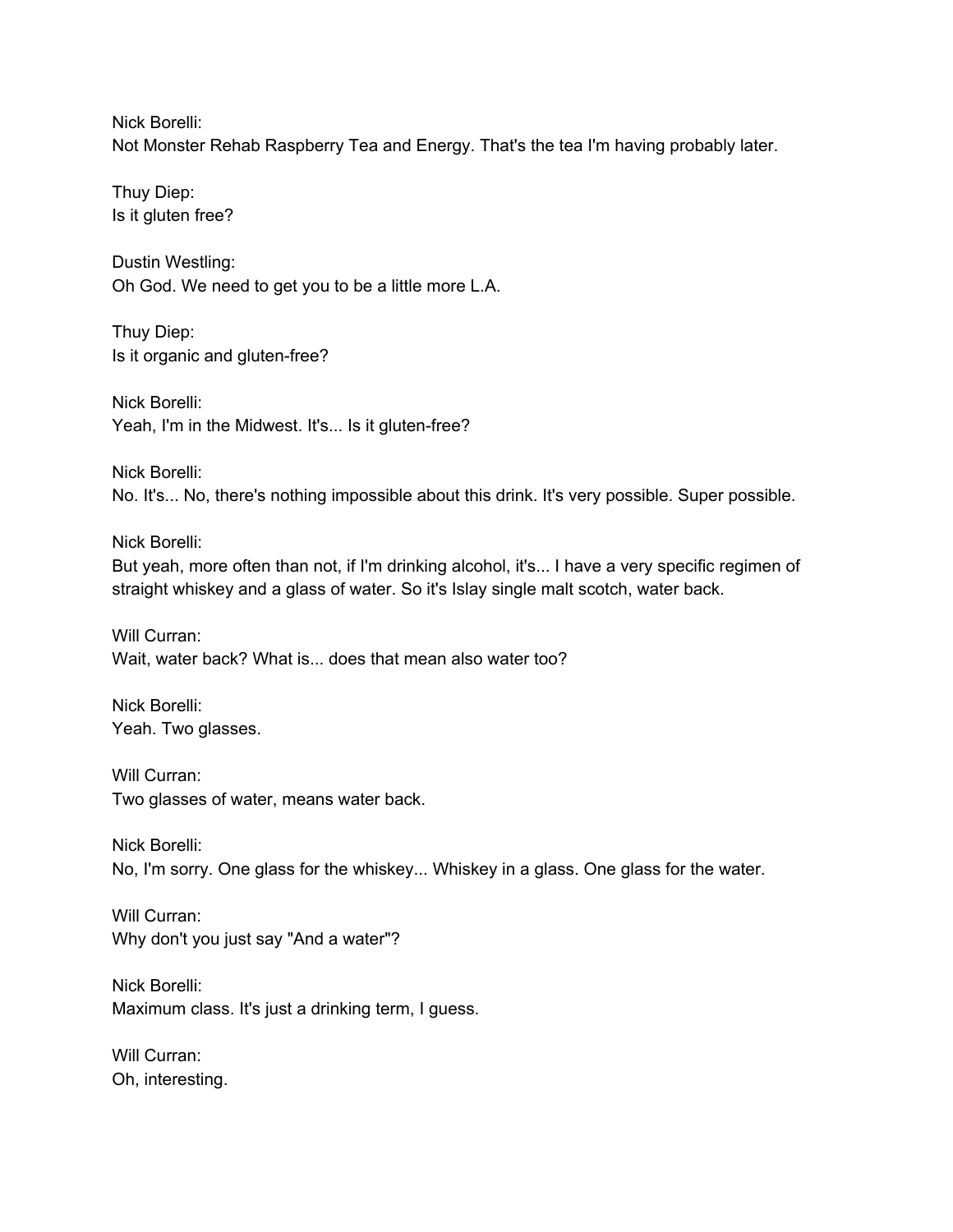Thuy Diep: Yeah, well, it's a drinking term

Nick Borelli: Just like, neat, you know. Why don't you say no ice? And you're like, well, it's...

Nick Borelli:

Because there's a refinery in civilization and you know, some people embrace it and other people... drink monster energy drinks and listen to ICP or whatever I assume most Monster energy drinkers do.

Dustin Westling: Will's a DJ, not a bartender.

Nick Borelli:

Yeah, I was a bartender. So I definitely know a little bit more about that than I need to. Most of the time I go to bars and I'm like... I look at what they have and it's like a sports bar and if I say what kind of Islay region single malts do you have and then I'll just get spit on, so, I... you know...

Dustin Westling: Yeah, I'd spit on you.

Nick Borelli:

Yeah, yeah, so I just go look myself and then tell them the bottles that have the most dust on it is what I would like.

Dustin Westling: Ooh. Interesting.

Will Curran:

By the way, I feel like if we opened up a club or a bar, I'd be the DJ, Nick would be the bartender, Thuy, Dustin what you... your roles be?

Dustin Westling: Thuy would be on the pole.

Thuy Diep: No, you guys you can be dancers and be on the pole.

Will Curran: Oh, so it's strip club now.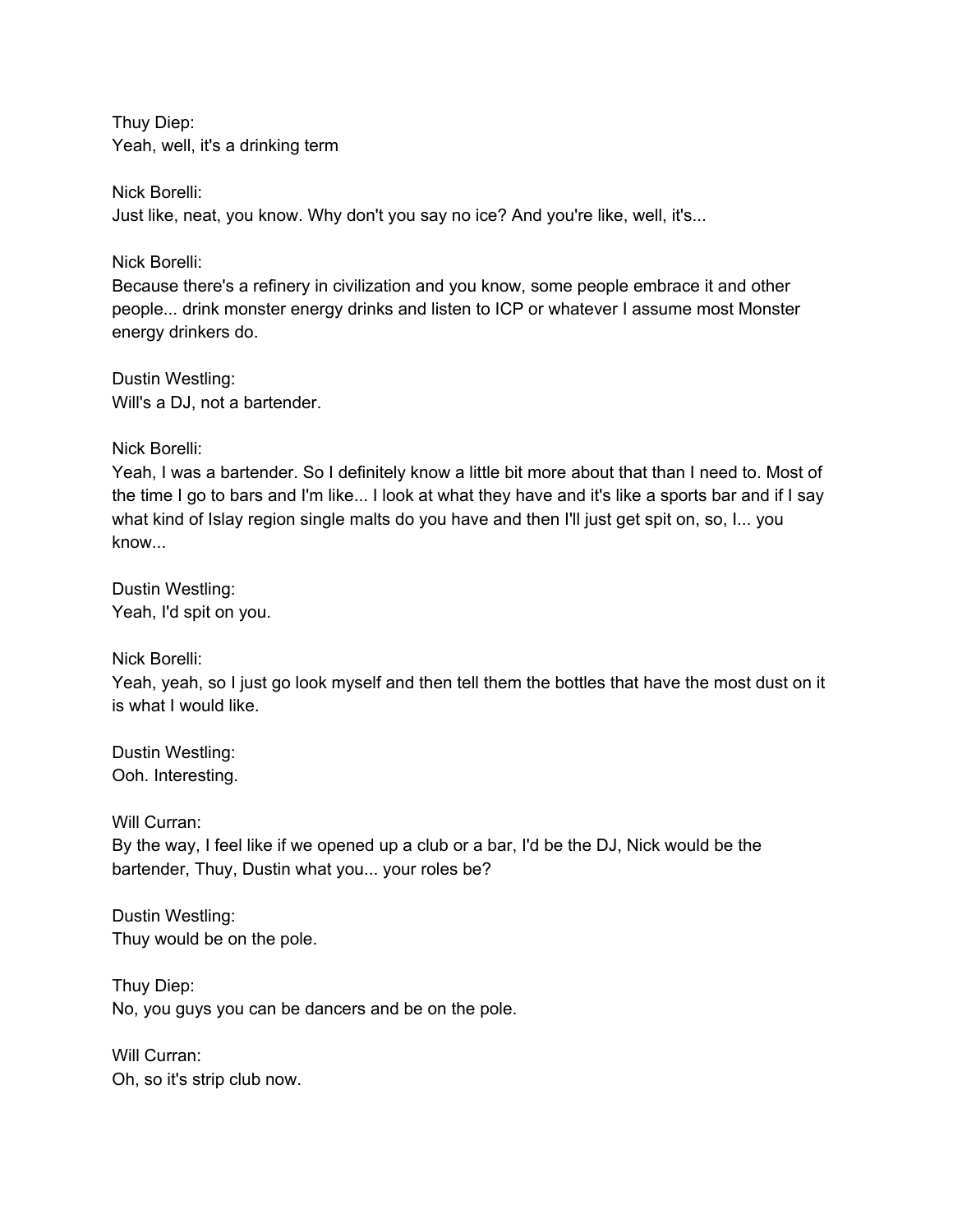Thuy Diep: But yes, I would be on the pole.

Will Curran: No!

Dustin Westling: It's in the Olympics guys, come on.

Will Curran: All right. Thuy's entertainment. Dustin, what about you? You'd be like the bouncer.

Dustin Westling:

Yeah, I'd probably be... I'd probably be the manager. I'd be like, in a stuffy suit and a bad silk tie and arguing with people about their food not being cold.

Thuy Diep: Dustin would definitely not be a security. He would definitely be this VIP in the booth.

Will Curran: Giving people ten percent off.

Thuy Diep: I feel like security would be like, "Sorry, sorry." You can go. Go ahead."

Nick Borelli: Okay.

Dustin Westling: Sorry, sorry, sorry.

Will Curran: You guys are absolutely outrageous.

Will Curran:

Well, I think we kind of ran out of a little bit of time to do a full topic, but luckily we have other episodes coming out immediately upon publishing this, so if you want, our next episode we'll definitely be diving a lot more into one single topic, or maybe multiple topics, on there and you'll actually get to see us debate a little bit. But I feel like this was a really good getting to know you episode. Do you guys agree?

Dustin Westling: Totally.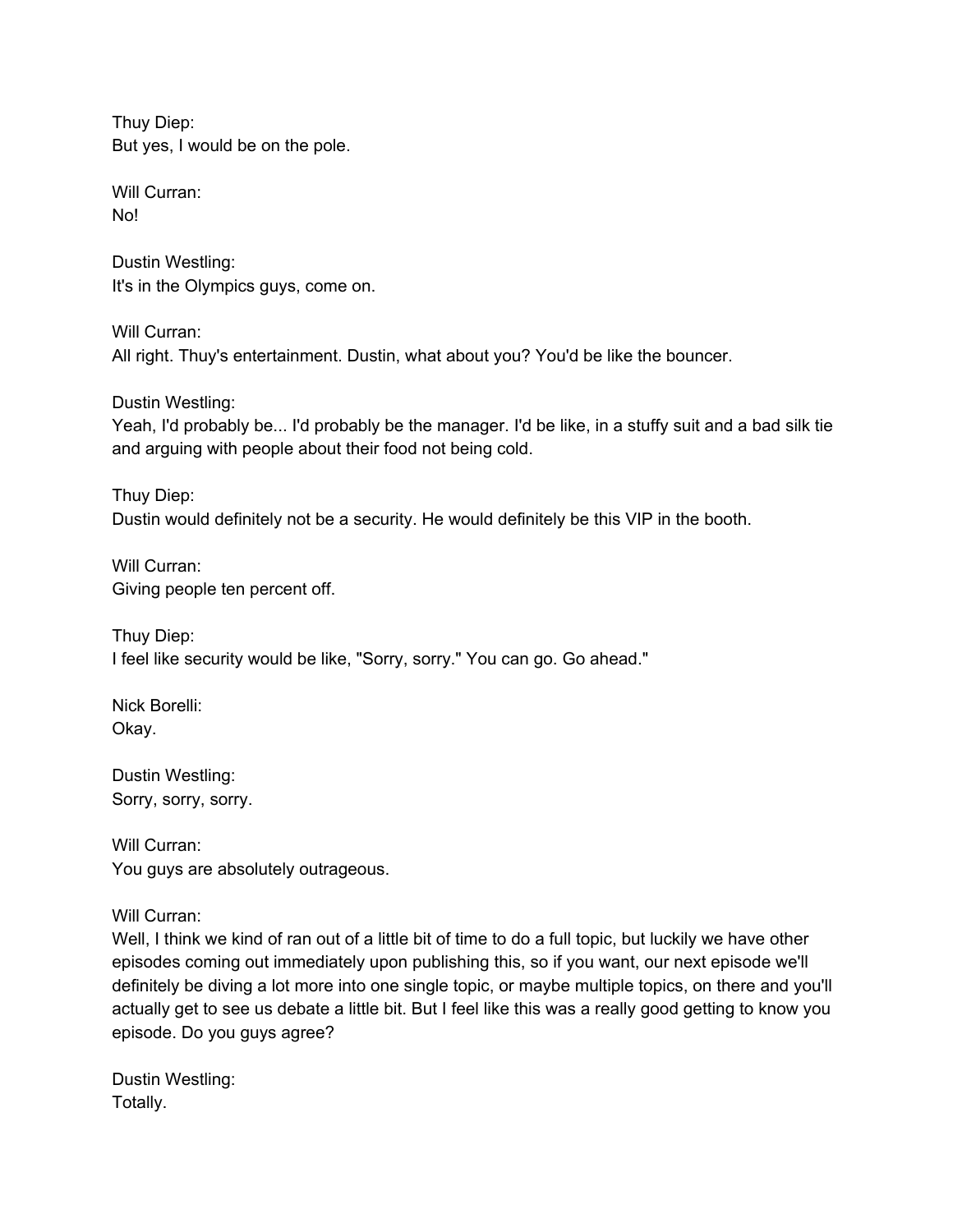Thuy Diep: Words of affirmation, Will.

Nick Borelli: I validate you.

Will Curran: Thanks, guys. I just want words of affirmation, every time we end an episode.

Will Curran: Well, with that being said. Are you guys are all good... Everyone's good to wrap up? Everybody feel good?

Nick Borelli: Yeah!

Dustin Westling: I feel great.

Will Curran: Any last-minute words of wisdom? Well, cool.

Will Curran: Well, hey, why don't we do this? This'll be a kind of cool ending to the show.

Will Curran:

Why don't we all say what's the thing that we look to accomplish and that we're excited about for this show. You look back on this episode, you listen to yourself a year from now, what do you want to say to yourself?

Nick Borelli: I'll go.

Will Curran: Is that a weird question?

Nick Borelli:

No, no, I think we get the gist of it. I want to change some behaviors based on growth that I have from the conversations.

Dustin Westling: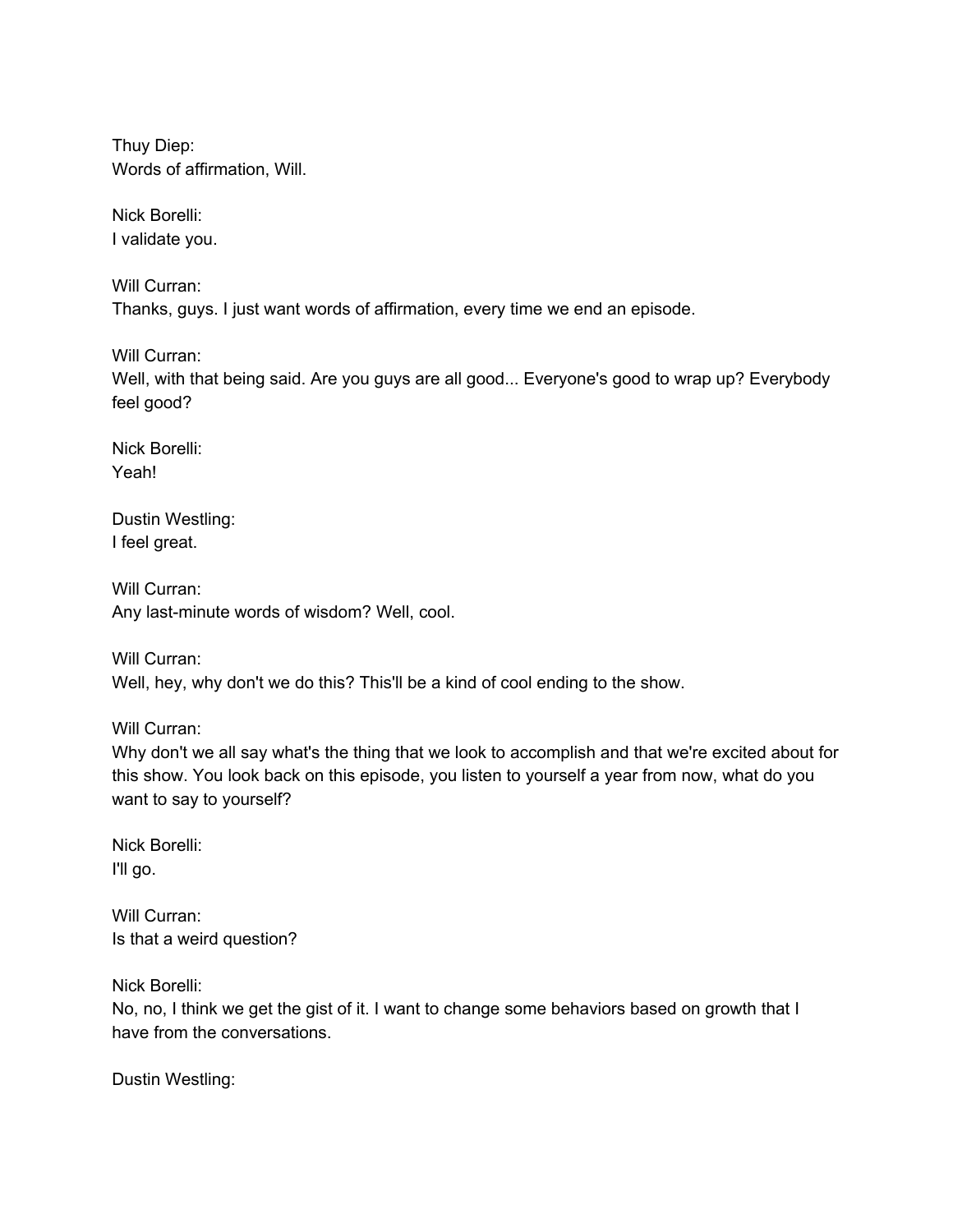I'm a big fan of Brené Brown and vulnerability, and I definitely want to take down some walls and have some real conversations and get rid of all of the other chatter that goes through one's mind about what you can say and what you can't say and make this a really honest and productive place.

Thuy Diep: I love that Dustin.

## Thuy Diep:

Basically on the same line with Nick and Dustin. Just leaving... Being us and being able to freely express ourself that we leave a positive impact on this industry and really stir things up. Ha ha, get it, Event Brew?

## Thuy Diep:

And just be able to have the audience relate to us. I think we just have this front a lot of times. That we have to maintain this perfect image, and you know, we always... We're just so busy, and we're so stressed, and we're so all of this, but to really talk about it, and share our voices with the rest of the industry is really... I mean, I think that's incredible. So.

## Thuy Diep:

Yeah, that's what I would love. Is for everyone to say what does Event Brew think and being able to connect and engage with us, you know, on and offline. When we do see each other face to face, or after they listen to our episodes.

#### Will Curran:

Awesome. And I think if I have one goal that I hope that we get to in a year from now, is that I want the industry to be always wondering when something happens in the industry, "I wonder what the guys at Event Brew are going to say?"

#### Will Curran:

And I think that would be really, really exciting to kind of be able to lead some kind of conversations and bigger topics like that we have all talked about, for sure. So.

#### Will Curran:

Wow. Okay so we... big goals ahead. Lots to do, but it's time to wrap up our first ever episode.

## Will Curran: Can you guys believe it's like... We've been here talking for like an hour already?

Nick Borelli: Yeah... I can believe it.

#### Will Curran: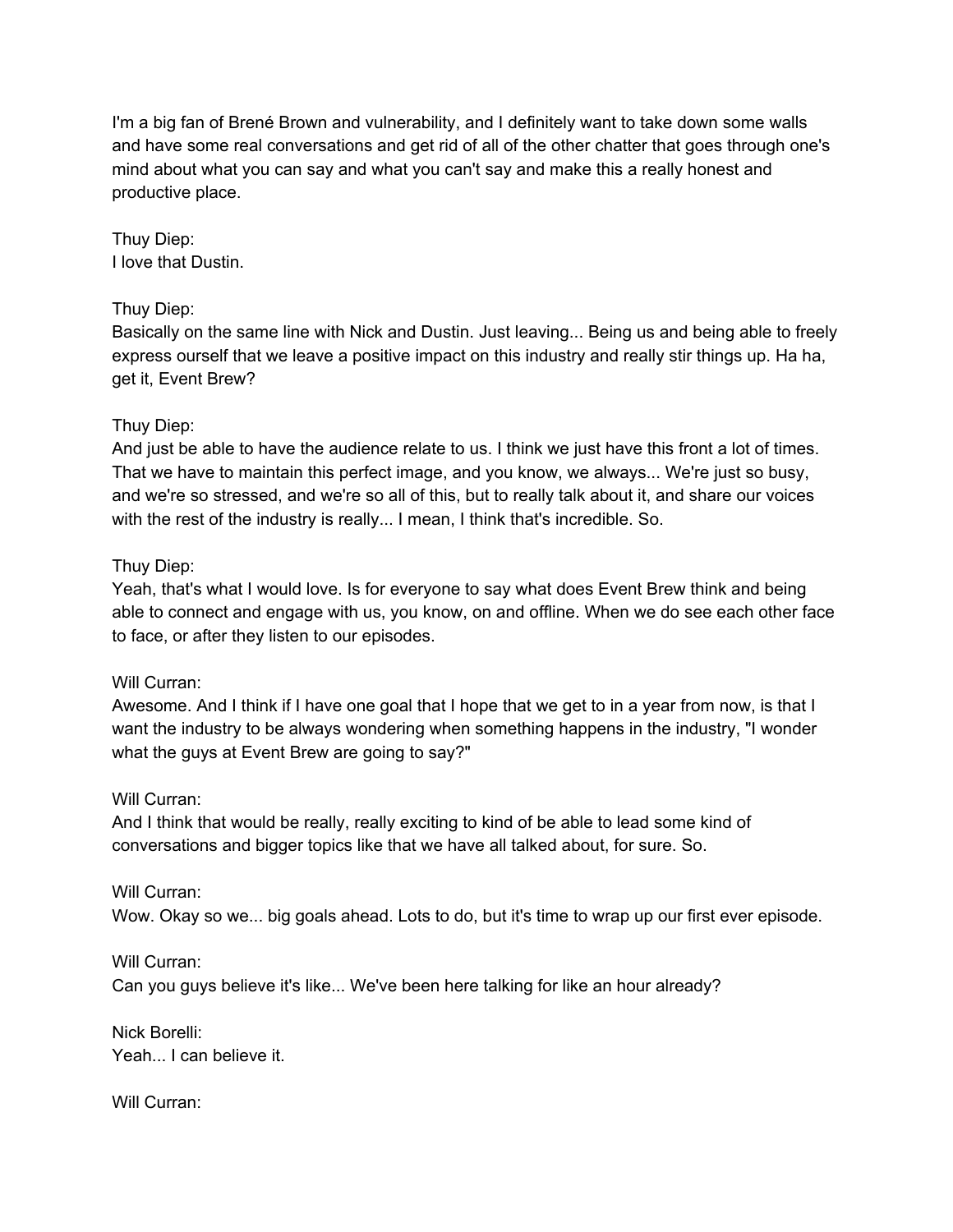Like, yeah, I can see the timer at the top.

Dustin Westling: I can see the timer.

Will Curran:

Well, that means we probably should wrap up as we go along. I do want to give a huge thank you to Nick, Thuy, and Dustin for being awesome hosts and volunteering to be a part of this amazing podcast. And all the excitement in the future that we have ahead of us.

Thuy Diep: Oh it's on!

Nick Borelli: I'm excited to get into something that people don't agree on, so we can see-

Dustin Westling: Yeah!

Nick Borelli: Good ideas can smash against other good ideas.

Dustin Westling: Oh it's on.

Will Curran: I feel like you were about to say, "Well, no, Will, I disagree with you, like, no. Like, you're not welcome."

Nick Borelli: Oh, we can start...

Nick Borelli: We'll wait until episode two to be able to do that to you.

Thuy Diep: We all love each other right now until episode two

Nick Borelli: Yeah, remember that.

Nick Borelli: Remember when we were all just really happy and talked to each other.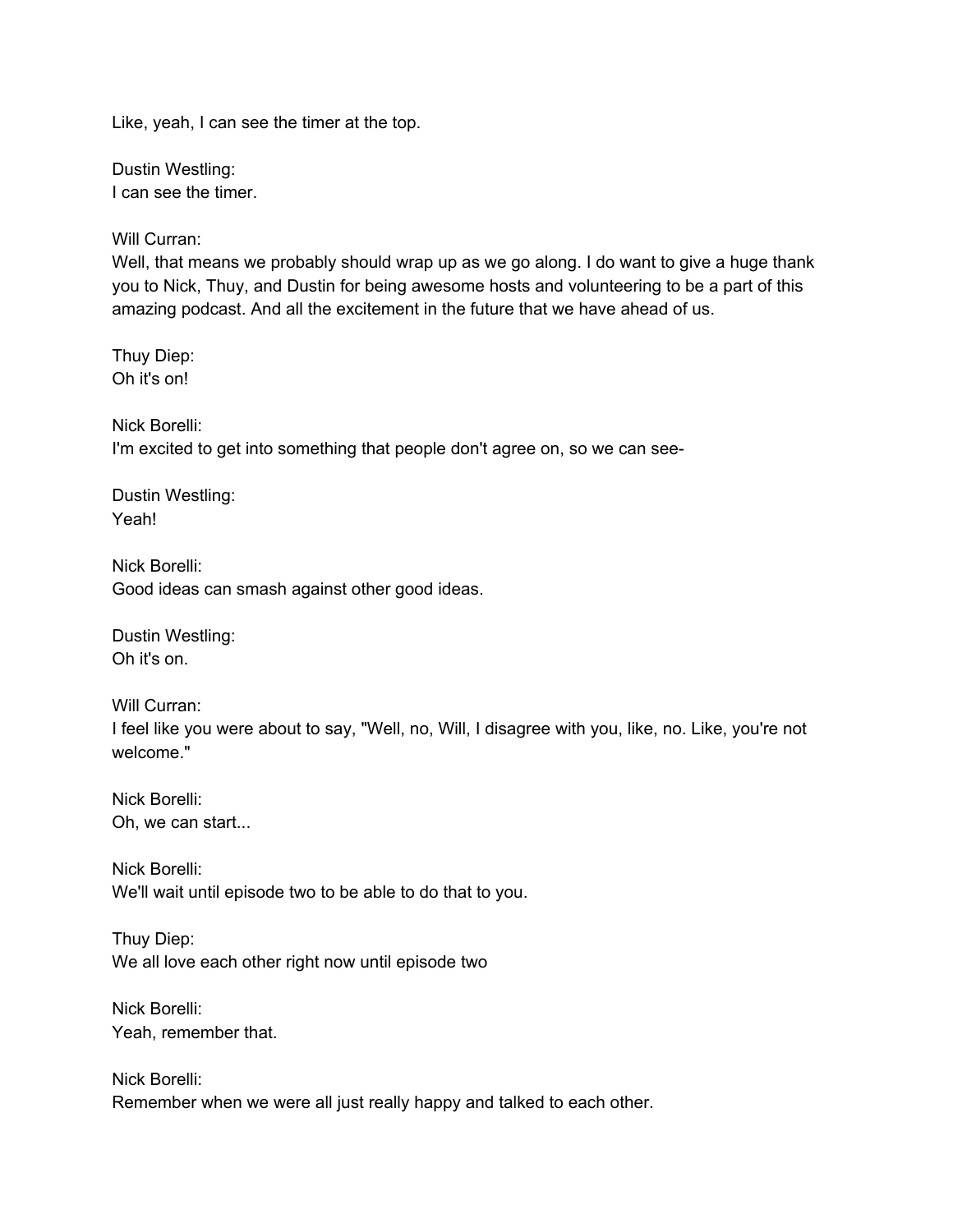### Will Curran:

Yeah, yeah. Those were the days. Well, with that being said, this is time for me to roll down our closing script.

## Will Curran:

For everybody who is listening, we hope you guys really enjoy this first episode to get to know us a little bit more, and get to dive deep into us as hosts for this, but we do have a lot of big plans and a lot of amazing topics.

## Will Curran:

Literally looking at the topic list ahead, it is crazy the stuff that we're going to cover in this short period of time and I'm really excited for it. However, if you are listening to us on your favorite podcasting platforms, make sure that you do head over to eventbrew.com. That's the best place to go to get all the transcriptions, the notes, the links to anything that we mention, for example, all the previous interviews that we've done with all the hosts, so then that way you can get to know them a little bit better. All that sort of stuff. Also, we will give you exclusive invites to our Facebook and LinkedIn groups. Just head over to eventbrew.com and get all that stuff. All that jazz.

## Will Curran:

If you are listening to us, anywhere, you can always make sure you can find us anywhere. We're on every major podcasting platform iTunes, Pocket Casts, Google Play. Every single place, and what we would really, really appreciate is, especially if you're listening to us first episode ever, is that you rate and review us on your favorite podcasting platforms. It helps us out a ton in getting discoverability for people to find us and also for us to get feedback from you guys. We want to know what you like, what you dislike, everything like that about this show. We really, really want to hear it.

#### Will Curran:

And if you ever do ever want to contact us, other than leaving us a review to let us know feedback, ideas, you know, let us know we're doing a good job, because we aren't sure what the reaction is going to be to this show, you can always contact us using the hashtag eventbrew, or you can also send us an email to eventbrew@helloendless.com and that actually goes to all of us, so we'll actually see all those emails, and we'll be able to help you out or answer a question or just you know send you a waving emoji or whatever you'd like to do as well.

#### Will Curran:

Also, send us your topic ideas. Things that you wish we would cover. We would love to hear everything from you guys as well.

#### Will Curran: